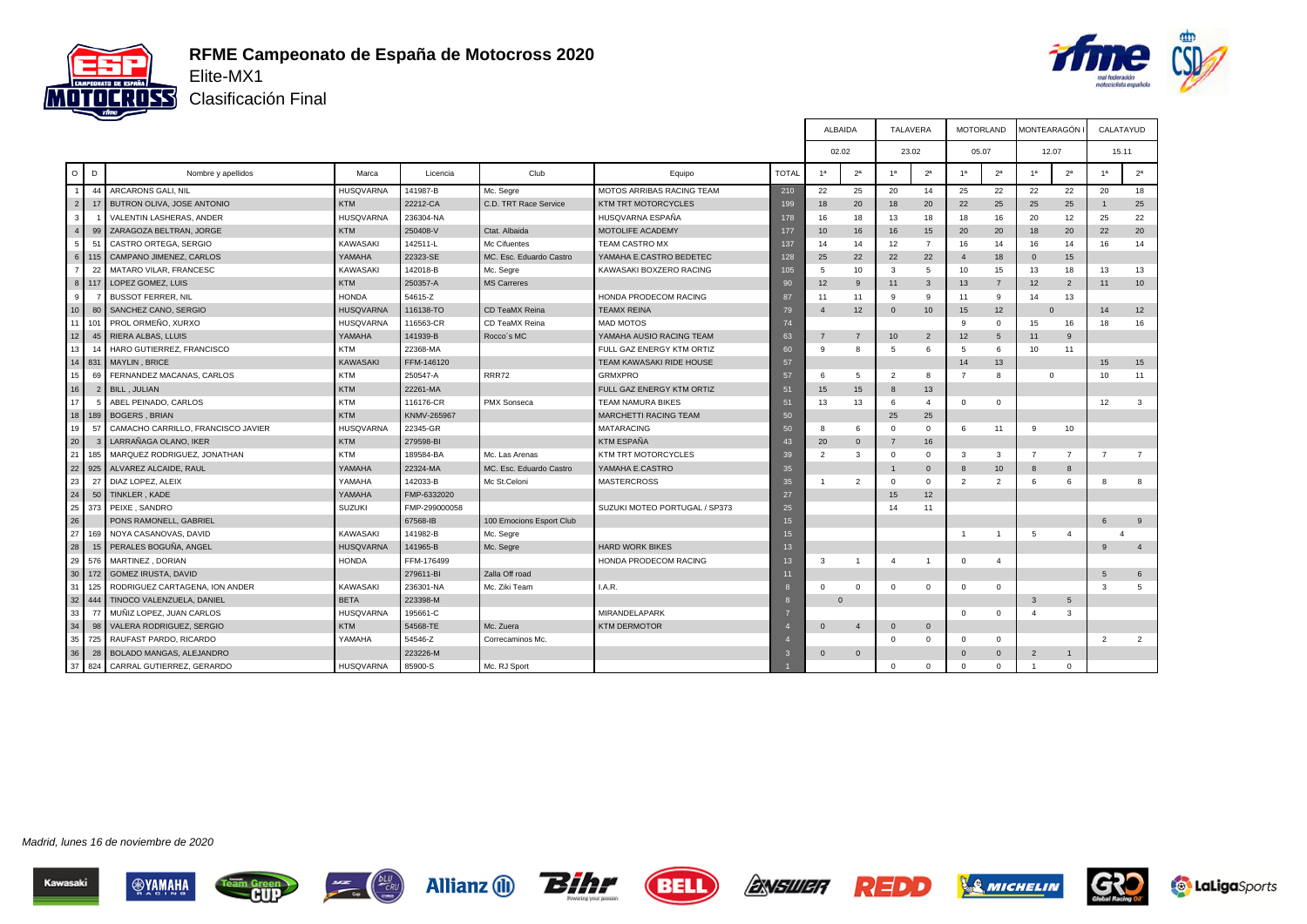



ALBAIDA TALAVERA MOTORLAND MONTEARAGÓN I CALATAYUD

Clasificación Final

|                  |                |                                |                  |                 |                             |                                    |                | 02.02          |                 |                | 23.02          | 05.07           |                | 12.07          |                | 15.11            |                |
|------------------|----------------|--------------------------------|------------------|-----------------|-----------------------------|------------------------------------|----------------|----------------|-----------------|----------------|----------------|-----------------|----------------|----------------|----------------|------------------|----------------|
| $\circ$          | D              | Nombre y apellidos             | Marca            | Licencia        | Club                        | Equipo                             | <b>TOTAL</b>   | 1 <sup>a</sup> | 2 <sup>a</sup>  | 1 <sup>a</sup> | 2 <sup>a</sup> | 1 <sup>a</sup>  | 2 <sup>a</sup> | 1 <sup>a</sup> | 2 <sup>a</sup> | 1 <sup>a</sup>   | 2 <sup>a</sup> |
| $\overline{1}$   | 70             | FERNANDEZ GARCIA, RUBEN        | YAMAHA           | 195579-PO       |                             | YAMAHA AUSIO RACING TEAM           | 229            | 25             | 25              | 25             | 25             | 20              | 14             | 25             | 25             | 20               | 25             |
| $\sqrt{2}$       | 5 <sub>5</sub> | <b>OLIVER VILAR, ORIOL</b>     | <b>KTM</b>       | 142407-GI       | Mc. Polea SX                | <b>KTM ESPAÑA</b>                  | 190            | 22             | 20              | 16             | 22             | 12              | 18             | 18             | 22             | 18               | 22             |
| 3                | 67             | MARTINEZ NOGUEIRA, YAGO        | YAMAHA           | 195596-PO       | M.N.M                       | YAMAHA AUSIO RACING TEAM           | 154            | 18             | 22              | 22             | 20             | 11              | 9              | 9              | $\mathbf 0$    | 25               | 18             |
| $\sqrt{4}$       | 312            | CASAS CERVERA, ORIOL           | <b>KTM</b>       | 142139-B        | Mc Moianes                  | KTM TRT MOTORCYCLES                | 140            | 20             | 16              | 20             | 18             | 9               | 16             | 20             | 18             |                  | $\overline{2}$ |
| 5                | 368            | NILSSON BUSTOS, SAMUEL MATTIAS | YAMAHA           | 223305-M        | SevillaLaNueva              | NILSSON TRAINING-YAMAHA BERMUDEZ   | 135            | 13             | 18              | 14             | 16             | 15              | 12             | 16             |                | 15               | 16             |
| $\,6\,$          | 519            | APARICIO SANCHEZ, JOSE ANTONIO | YAMAHA           | 22318-SE        | MC. Esc. Eduardo Castro     | YAMAHA E.CASTRO                    | 123            | $\mathbf{0}$   | 13              | 18             | 14             | 13              | 11             | 14             | 15             | 12               | 13             |
| $\overline{7}$   | 124            | <b>UBACH SALA, SIMEO</b>       | <b>HUSQVARNA</b> | 142288-B        | Mc B.Bergueda               | HUSQVARNA ESPAÑA                   | 110            | 14             | 15              | 15             | 15             | $\Omega$        | 15             | 16             | 20             |                  |                |
| $\boldsymbol{8}$ | 501            | OLIVER VILAR, ROGER            | <b>KAWASAKI</b>  | 142406-GI       | Esc.Cop de Gas              | KAWASAKI BOXZERO RACING            | 94             | 9              | $\overline{7}$  | 12             | 12             | 6               | 10             | 11             | $\overline{2}$ | 11               | 14             |
| 9                | 217            | WADE, EDDIE JAY                | <b>KTM</b>       | 22220-AL        | CD. MC. 100 Millas          | HITACHI KTM FUELLED BY MILWAUKEE   | 82             |                |                 |                |                | 22              | 25             | 22             | 13             |                  |                |
| 10               | 784            | TOMAS CASTILLO, ERIC           | YAMAHA           | 142661-B        | Rocco's MC                  | YAMAHA AUSIO RACING TEAM           | 75             | 12             | 11              |                |                | 10              | 8              | $\mathbf{0}$   | 10             | 13               | 11             |
| 11               | 88             | NOTARIO LOPEZ, SERGI           | <b>KTM</b>       | 143607-GI       | Mc St.Hilari                | <b>JEZYK RACING TEAM</b>           | 71             |                |                 |                |                |                 |                | 15             | 14             | 22               | 20             |
| 12               | 771            | LUCAS SANZ, MARIO              | <b>KTM</b>       | 250268-A        | RRR72                       | <b>F4E RACING KTM</b>              | 69             | 16             | 14              | 8              |                |                 |                |                |                | 16               | 15             |
| 13               | 999            | FERRANDIS TORMOS, AITOR        | <b>KTM</b>       | 250283-CS       |                             |                                    | 63             | 10             | $\mathbf 0$     | 11             | 11             | $\overline{2}$  | $\overline{2}$ | 8              | 9              | $\mathbf 0$      | 10             |
| 14               | 225            | <b>REY HERAS, JORGE</b>        | YAMAHA           | 67555-IB        | Cm. Porrerenc               | <b>TEAM JCR</b>                    | 56             |                | 10 <sup>°</sup> | $\mathbf 0$    | $\overline{7}$ | 3               | 5              | $\overline{7}$ | 8              | 8                | $\mathbf{1}$   |
| 15               | 12             | ARRIBAS LUQUE, ANGEL LUIS      | <b>HUSQVARNA</b> | 116244-CR       | PMX Sonseca                 | MOTOS ARRIBAS RACING TEAM          | 55             | 6              | 6               | 9              | 9              | $\Omega$        | $\overline{4}$ | 10             | 11             |                  |                |
| 16               | 20             | LLEDO PARES, ARNAU             | <b>KTM</b>       | 141947-B        | Mc. Riuprimer Gas i Rocs    | <b>TEAM LLEDO</b>                  | 53             | $\overline{4}$ | 8               | 6              | $\mathbf{1}$   |                 | 1              | 6              | $\overline{7}$ | 10 <sup>10</sup> | 9              |
| 17               | 720            | <b>GOUPILLON, PIERRE</b>       | KAWASAKI         | FFM-299000034   |                             | <b>BUD RACING</b>                  | 47             |                |                 |                |                | 25              | 22             |                |                |                  |                |
| 18               | 292            | GAMBOA MONTERO, ALEX           | <b>HUSQVARNA</b> | 223239-M        | Molareño&Conar              | <b>TEAM TOLMOTO</b>                | 47             | 15             | $\mathbf 0$     |                |                | 16              | $\mathbf{0}$   | 13             | $\mathbf{3}$   |                  |                |
| 19               | 15             | PERALES BOGUÑA, ANGEL          | <b>KTM</b>       | 141965-B        | Mc. Segre                   | <b>HARD WORK BIKES</b>             | 40             | 11             | 9               | 10             | 10             |                 |                |                |                |                  |                |
| 20               | 270            | <b>GUYON, TOM</b>              | <b>KTM</b>       | FFM-186716      |                             | TEAM VRT NORDPESCA HOLLAND         | 38             |                |                 |                |                | 18              | 20             |                |                |                  |                |
| 21               | 14             | DI DIO HERGUETA, JOSE LUIS     | KAWASAKI         | 116160-CR       | MX Yunquera                 | DPS MOTORSPORT                     | 37             | 5              | $\mathbf 0$     | 5              | 6              | $\Omega$        | $\Omega$       | $\overline{4}$ | $\mathbf 0$    | 9                | 8              |
| 22               | 472            | <b>UBACH SALA, SALVADOR</b>    | <b>HUSQVARNA</b> | 142289-B        | Mc B.Bergueda               |                                    | 34             |                |                 | 13             | 13             | 8               | $\mathbf{0}$   |                |                |                  |                |
| 23               | 696            | <b>GWERDER, MIKE</b>           | <b>KTM</b>       | FMS-299000039   |                             | TEAM VRT NORDPESCA HOLLAND         | 27             |                |                 |                |                | 14              | 13             |                |                |                  |                |
| 24               | 81             | FONVIEILLE, CALVIN             | <b>KTM</b>       | FFM-164174      |                             | TMX COMPETITION MOTO TEAM 81       | 26             |                |                 |                |                |                 |                |                |                | 14               | 12             |
| 25               | 47             | <b>OUTEIRO, LUIS</b>           | <b>HONDA</b>     | FMP-5902020     |                             | HONDA JOMOTOS                      | 24             |                |                 |                |                |                 |                | 12             | 12             |                  |                |
| 26               | 21             | MARIA HUIDOBRO, DAVID          | <b>KAWASAKI</b>  | 90018-BU        |                             | <b>TEAM GREENLANDMX</b>            | 23             | $\mathbf{0}$   | $\mathbf 0$     | $\mathbf 0$    | $\mathbf{0}$   | $\Omega$        | $\mathbf{0}$   | 3              | 6              | 7                | $\overline{7}$ |
| 27               | 214            | MIGUEL HERNANSANZ, ALEJANDRO   | <b>KTM</b>       | 22263-SE        | C.D. TRT Race Service       | KTM TRT MOTORCYCLES                | 23             | $\overline{2}$ | $\mathbf 0$     | 3              | 5              | $\overline{7}$  | 6              | $\mathbf 0$    | $^{\circ}$     |                  |                |
| 28               | 72             | SERGIO, ANDRE                  | YAMAHA           | FMP-2812020     |                             | SPEEDCITY YAMAHA ACQUAMONTE        | 15             |                |                 |                | 8              |                 |                |                |                |                  |                |
| 29               | 75             | COMELLAS SALA, GERARD          | YAMAHA           | 142380-B        |                             | YAMAHA AUSIO RACING TEAM           | 15             | $^{\circ}$     | $\mathbf 0$     | $\mathsf 0$    | $\mathbf 0$    | $\Omega$        | $\mathbf 0$    | $\overline{2}$ | 5              | 5                | 3              |
| 30               | 309            | <b>FARRES PLAZA, GUILLEM</b>   | <b>GAS GAS</b>   | 141858-B        | Mc B.Bergueda               | F4E GAS-GAS RACING TEAM            | 12             | $\mathbf{0}$   | 12              |                |                |                 |                |                |                |                  |                |
| 31               | 965            | MANZATO, HUGO                  | <b>KTM</b>       | FFM-165620      |                             | MAF RODA JBS                       | 12             |                |                 |                |                | $5\overline{5}$ | $\overline{7}$ |                |                |                  |                |
| 32               | 25             | FONTANALS BENAVENT, MARC       | <b>KAWASAKI</b>  | 142015-B        | Mc Cubelles                 | KAWASAKI BOXZERO RACING            | 12             | $\mathbf{0}$   | $\overline{1}$  | $\overline{2}$ | $\overline{4}$ | $\Omega$        | $\mathbf 0$    | 5              | $\mathbf 0$    |                  |                |
| 33               | 535            | VETROVSKY, RADEK               | <b>KTM</b>       | ACCR-290000182  |                             | JD GUNNEX KTM RACING TEAM          | 11             | 8              | 3               |                |                |                 |                |                |                |                  |                |
| 34               | 92             | MEDRANO RODRIGUEZ, JOEL        | <b>KTM</b>       | 236331-NA       | <b>Club Motoclub Falces</b> | <b>UTR RACING</b>                  |                |                |                 |                |                |                 |                |                |                | $\overline{4}$   | $\sqrt{5}$     |
| 35               | 64             | OTERO SAEZ, ROBERTO            | <b>KTM</b>       | 142501-B        | Mc. Segre                   | ESC.JRB OFFROAD                    |                | 3              | 5               |                | $\mathbf 0$    | $\Omega$        |                |                |                |                  |                |
| 36               | 111            | MENE MANERO, NICOLAS           | KAWASAKI         | 54576-Z         |                             |                                    |                |                |                 |                |                | $\Omega$        | $\mathbf 0$    |                |                | 3                | $\overline{4}$ |
| 37               | 112            | PAMIAS ROIG, MARC              | YAMAHA           | 141906-T        | Mc. Segre                   | <b>MP RACING TEAM</b>              |                |                |                 |                |                |                 | 3              |                |                |                  |                |
| 38               | 284            | DIAZ CAMACHO, YERAY            | <b>KTM</b>       | 22295-GR        | CD. Ruta Sur Mc.            | <b>GRMXPRO</b>                     |                | $\Omega$       |                 | $\Omega$       | $\mathbf{0}$   |                 |                |                |                | $\Omega$         | 6              |
| 39               | 325            | OLIVERAS BUSOMS, POL           | <b>KTM</b>       | 142216-GI       | Mc. Segre                   |                                    |                |                |                 |                |                |                 |                |                |                | 6                | $\Omega$       |
| 40               | 33             | MARTIN GOMEZ, JOSE DANIEL      | <b>KTM</b>       | 223157-M        |                             |                                    |                |                |                 |                |                |                 |                | $\overline{1}$ | $\overline{4}$ |                  |                |
| 41               | 68             | FERRER CASTELLO, ANTONI        | <b>KTM</b>       | 67614-IB        | Mc. Fora Vila Muro          |                                    |                |                |                 | 4              | $\mathbf 0$    |                 |                |                |                |                  |                |
| 42               | 38             | PASCUAL, JEREMIAS              | KAWASAKI         | CAMOD-290000055 |                             | <b>TEAM CASTRO MX</b>              |                | $\mathbf{0}$   | $\overline{4}$  |                |                |                 |                |                |                |                  |                |
| 43               | 437            | FLORIA, DAVID ANTONIO          | <b>HUSQVARNA</b> | SVEMO-20010421  |                             | OC1 FLORIAS MX RACING TEAM         |                | $\Omega$       | $\mathbf 0$     | $\overline{1}$ | 3              |                 |                |                |                |                  |                |
| 44               | 411            | ALBISUA FUENTES, GILEN         | <b>KTM</b>       | 279570-BI       |                             | <b>BUD RACING ESPAÑA-IJUSTRIDE</b> | $\mathbf{3}$   |                | $\overline{2}$  |                |                |                 |                |                |                |                  |                |
| 45               | 73             | MELGAREJO GOMEZ, ERIC          | <b>KAWASAKI</b>  | 141877-B        | Amc Martorelles             |                                    | $\mathcal{P}$  |                |                 |                |                |                 |                |                |                | 2                |                |
| 46               |                | BOZZO, BRUNO                   | <b>HONDA</b>     | 250561-V        |                             |                                    | $\overline{2}$ | $\mathbf{0}$   | $\mathbf{0}$    | $\mathbf 0$    | $\overline{2}$ |                 |                |                |                |                  |                |
|                  | 47 276         | ROSELL ROMERO, JOAN DAVID      | KAWASAKI         | 141952-B        | MC 3 Turons                 | KAWASAKI BOXZERO RACING            |                |                |                 |                |                |                 |                | $\Omega$       | $\overline{1}$ |                  |                |
|                  |                |                                |                  |                 |                             |                                    |                |                |                 |                |                |                 |                |                |                |                  |                |















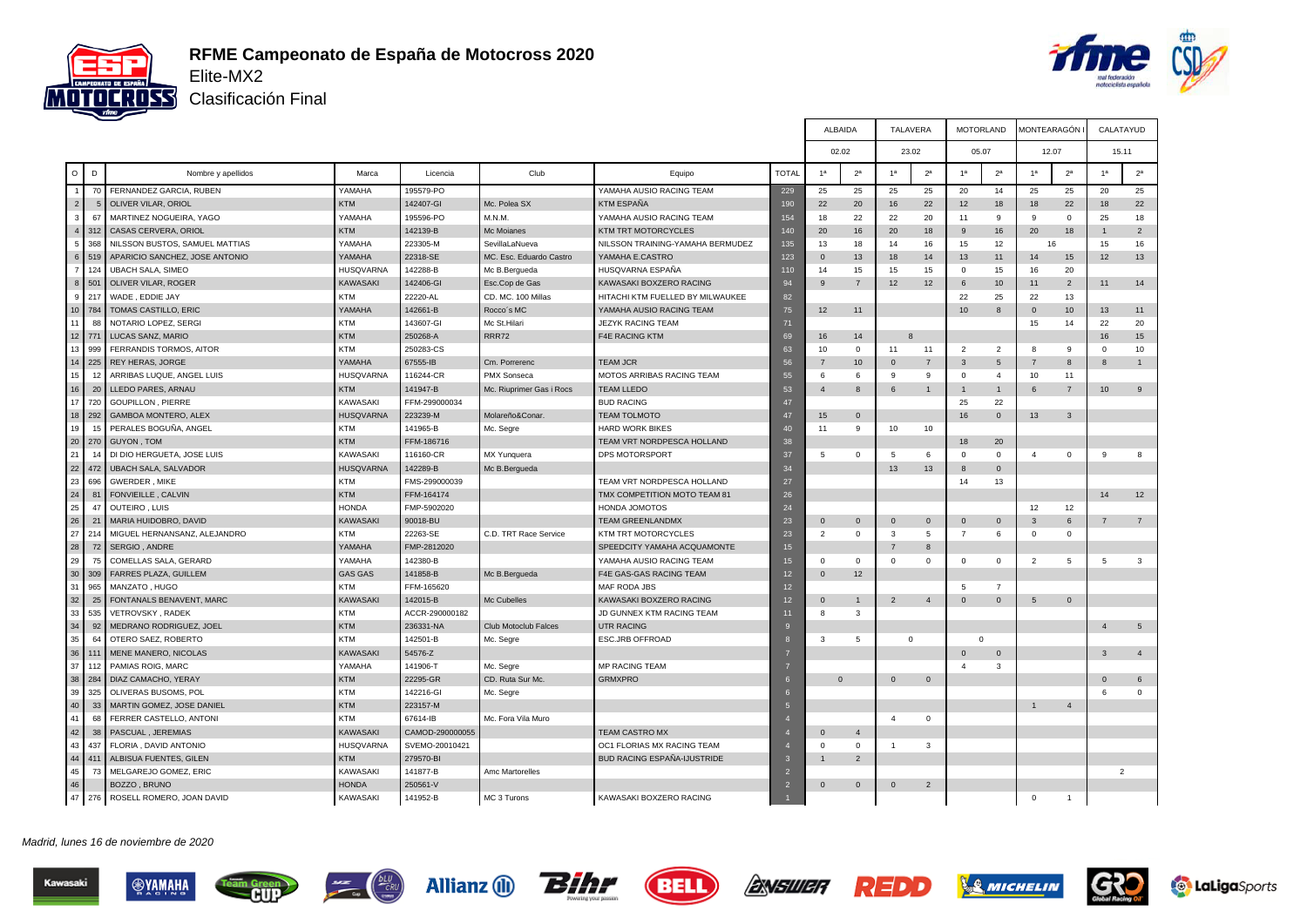



Clasificación Final

|                  |     |                               |                  |               |                           |                                    |                 | <b>TALAVERA</b>          |                |                | <b>MOTORLAND</b> | MONTEARAGÓN     |                |                | CALATAYUD      |
|------------------|-----|-------------------------------|------------------|---------------|---------------------------|------------------------------------|-----------------|--------------------------|----------------|----------------|------------------|-----------------|----------------|----------------|----------------|
|                  |     |                               |                  |               |                           |                                    |                 | 23.02                    |                |                | 05.07            | 12.07           |                |                | 15.11          |
| $\circ$          | D   | Nombre y apellidos            | Marca            | Licencia      | Club                      | Equipo                             | <b>TOTAL</b>    | 1 <sup>a</sup>           | 2 <sup>a</sup> | 1 <sup>a</sup> | 2 <sup>a</sup>   | 1 <sup>a</sup>  | 2 <sup>a</sup> | 1 <sup>a</sup> | 2 <sup>a</sup> |
|                  | 309 | FARRES PLAZA, GUILLEM         | <b>GAS GAS</b>   | 141858-B      | Mc B.Bergueda             | F4E GAS-GAS RACING TEAM            | 188             | 25                       | 25             | 25             | 25               | 25              | 25             | 18             | 20             |
| 2                | 315 | BELTRAN YAGUE, DAVID          | <b>KTM</b>       | 116139-CR     | CD TeaMX Reina            | <b>TEAMX REINA</b>                 | 134             | 14                       | 12             | 11             | 16               | 11              | 20             | 25             | 25             |
| 3                | 24  | BRACERAS MARTINEZ, DAVID      | <b>GAS GAS</b>   | 250269-A      | <b>MS Carreres</b>        | F4E GAS-GAS RACING TEAM            | 118             | 22                       | 22             | 22             | 8                | 22              | 22             |                |                |
| $\overline{4}$   | 373 | CANET ARDEVOL, EDGAR          | <b>KTM</b>       | 142023-B      | Mc. Polea SX              | <b>JEZYK RACING TEAM</b>           | 113             | 15                       | 20             | 13             | 11               | 15              | 10             | 13             | 16             |
| 5                | 252 | SANCHEZ GARCIA, RAUL          | YAMAHA           | 141857-GI     | Mc. Segre                 | YAMAHA AUSIO RACING TEAM           | 100             | $\Omega$                 | 16             | 9              | 14               | 18              | 12             | 16             | 15             |
| $6\phantom{1}$   | 227 | <b>GUTIERREZ SOLIS, PABLO</b> | <b>KTM</b>       | 59138-O       | VALDESOTO                 | MOTOCROSSCENTER TEAM               | 96              | 13                       | 18             | 12             | 18               | 20              | 15             |                |                |
| $\overline{7}$   | 365 | MONNE VILES, ADRIA            | <b>KTM</b>       | 143164-L      | Mc. Segre                 |                                    | 96              |                          |                | 14             | 12               | 16              | 16             | 20             | 18             |
| $\boldsymbol{8}$ | 397 | CANTO SERRANO, DENIS          |                  | 22248-CA      |                           | MOTOS DA SILVA TM RACING           | 88              | 11                       | 11             | 5              | $\overline{7}$   | 13              | 13             | 14             | 14             |
| 9                |     | CONGOST AGUILERA, GERARD      | <b>GAS GAS</b>   | 141902-GI     | Rocco's MC                | F4E GAS-GAS RACING TEAM            | 86              |                          |                | 20             | 22               | $\mathbf{0}$    | $\mathbf{0}$   | 22             | 22             |
| 10 <sup>10</sup> | 632 | PANZANO FERRER, MARCOS        | <b>KTM</b>       | 54572-HU      | Mc. Zuera                 | <b>JEZYK RACING TEAM</b>           | 82              | 18                       | 14             | $\Omega$       | $5\phantom{.0}$  | 10 <sup>°</sup> | $\overline{7}$ | 15             | 13             |
| 11               | 96  | ALONSO RODILLA, VICTOR        | YAMAHA           | 195567-PO     | M.N.M.                    | YAMAHA AUSIO RACING TEAM           | 80              |                          |                | 16             | 13               | 14              | 18             | 10             | 9              |
| 12               | 223 | TORRIJO SIESO, DIEGO          | <b>KTM</b>       | 54548-HU      | <b>Sinesponsor Racing</b> | <b>JEZYK RACING TEAM</b>           | 73              | 12                       | 15             | 8              | 9                | 9               | 8              | 12             | $\Omega$       |
| 13               | 299 | FONTOVA SALVIA, ALBERT        | <b>KTM</b>       | 142209-T      | Mc. Segre                 | <b>BRAYMART RACING TEAM</b>        | 72              | 16                       | $\mathbf 0$    | 15             | 15               | 12              | 14             |                |                |
| 14               | 305 | <b>GALLEGO RAMOS, ANTONIO</b> |                  | 230301-MU     | Esc.Carlos                |                                    | 51              | 10                       | 9              | 6              | 6                | $\Omega$        | 9              | 11             |                |
| 15               | 291 | COSTA, FABIO                  | <b>KTM</b>       | FMP-262020    |                           | MOMENTO TT MOTOS - JETMAR          | 49              | $\overline{7}$           | 5              | $\overline{4}$ | $\mathbf 0$      | 8               | 6              | $\overline{7}$ | 12             |
| 16               | 411 | ALBISUA FUENTES, GILEN        | <b>KTM</b>       | 279570-BI     |                           | <b>BUD RACING ESPAÑA-IJUSTRIDE</b> | 41              | .5                       | 10             | $\Omega$       | $\mathbf{3}$     | $\overline{4}$  | 5              | 6              | $\mathbf{8}$   |
| 17               | 319 | PRUGNIERES, QUENTIN           | KAWASAKI         | FFM-299000097 |                           | <b>BUD RACING</b>                  | 38              |                          |                | 18             | 20               |                 |                |                |                |
| 18               | 489 | WALVOORT, JENS                | <b>KTM</b>       | KNMV-321116   |                           | MOTOR2000 KTM RACING               | 33              | 20                       | 13             |                |                  |                 |                |                |                |
| 19               | 310 | PUIG CUMI, VICTOR             | <b>KTM</b>       | 141988-GI     | Mc. Segre                 |                                    | 31              |                          |                | 10             | 10               | $^{\circ}$      | 11             |                |                |
| 20               | 425 | PANZANO FERRER, SAMUEL        | <b>KTM</b>       | 54573-HU      | Mc. Zuera                 | <b>JEZYK RACING TEAM</b>           | 27              | 6                        | $\mathbf{3}$   | $\mathbf 0$    | $\mathbf 0$      | 6               | $\mathbf 0$    | 9              | 3              |
| 21               | 232 | AGUILO AZORIN, UNAI           | <b>KTM</b>       | 141859-GI     | Mc. Segre                 |                                    | 21              | $\Omega$                 | $\mathbf 0$    | 3              | $\overline{4}$   | $\overline{2}$  | $\overline{4}$ | 8              | $\Omega$       |
| 22               | 86  | CASTAÑONDO IBARGUEN, DANIEL   | <b>HUSQVARNA</b> | 279642-BI     | Mc. Zalla                 | <b>DMI TEAM</b>                    | 20              | $\Omega$                 | $\overline{1}$ | $\overline{7}$ | 1                | $\Omega$        |                | 11             |                |
| 23               | 395 | MORENO MARTIN, MARIO          | HUSQVARNA        | 189563-CC     | Miramontes Mc.            | TEAM MX119 FACTORY RACING          | 18              | $\mathbf{R}$             | 8              | $\Omega$       | $\Omega$         | $\mathbf{0}$    | $\overline{2}$ |                |                |
| 24               | 58  | MARTINEZ CALVO, JAVIER        | <b>KTM</b>       | 223169-M      |                           | MASTERCROSS OFFROAD                | 17              | $\overline{4}$           | $\overline{2}$ |                |                  |                 |                | $\overline{1}$ | 10             |
| 25               | 10  | SAEZ SAMUEL, VICTOR           | <b>KTM</b>       | 250281-V      | CM La Canal               | CONSTRUCCIONES VÍCTOR SÁEZ         | 14              | $\overline{\phantom{0}}$ | $\mathbf 0$    | $\mathbf{0}$   | $\mathbf 0$      | $\overline{7}$  | $\overline{1}$ | $\mathbf{A}$   |                |
| 26               | 20  | FERREIRA, RUBEN               | YAMAHA           | FMP-299000084 |                           |                                    | 13              | $\mathbf{q}$             | $\overline{4}$ |                |                  |                 |                |                |                |
| 27               | 16  | VARGAS PERNIA, GONZALO        | YAMAHA           | 116310-CR     | MC Talavera               | <b>TEAM JCR</b>                    | 13              | $\Omega$                 | $\mathbf 0$    | $\mathbf 0$    | 0                | 3               | 0              | 5              | 5              |
| 28               | 362 | ALONSO RABANO, MARCO          | <b>HUSQVARNA</b> | 90026-VA      | <b>MC Vallisoletano</b>   | <b>TEAM PAVO RUEDA</b>             | 11              |                          |                |                |                  |                 |                | $\overline{4}$ | $\overline{7}$ |
| 29               | 249 | TERTRE BOYE, ALEJANDRO        | <b>KTM</b>       | 223155-M      | Nilsson Training          | <b>NILSSON TRAINING</b>            | $\mathbf{q}$    | $\mathbf 0$              |                | $\overline{1}$ | $\overline{2}$   | $\mathbf 0$     | $\mathbf 0$    |                | 6              |
| 30               | 11  | CONSTANTIN IHUT, TUDOR        | <b>KTM</b>       | 223127-M      |                           |                                    |                 | $\Omega$                 | $\overline{7}$ |                |                  |                 |                |                |                |
| 31               | 22  | RAMOS CASASOLA, JORGE         | YAMAHA           | 189569-CC     | Mc. Extremadura Racing    | <b>EXTREMADURA RACING</b>          | 6               | $\Omega$                 | 6              |                |                  |                 |                |                |                |
| 32               | 68  | LARRAÑAGA SAGREDO, UNAI       | <b>HUSQVARNA</b> | 279584-BI     | Zalla Off road            |                                    | $5\overline{5}$ | $\Omega$                 |                | $\Omega$       | $\mathbf{0}$     | 5               | $\overline{0}$ |                | $\Omega$       |
| 33               | 85  | MARTIN GONZALEZ, IKER         | <b>HUSQVARNA</b> | 90028-BU      |                           |                                    |                 | $\Omega$                 | $\mathbf 0$    | $\overline{2}$ | $\Omega$         | $\mathbf 0$     | $\mathbf 0$    |                | $\mathcal{P}$  |
| 34               | 823 | CARCABOSO GARCIA, DANIEL      | <b>KTM</b>       | 223137-M      |                           | 8.14 ARMY                          | $\mathbf{3}$    | $\Omega$                 | $\mathbf{0}$   |                |                  |                 |                | 3              | $\mathbf{0}$   |
| 35               | 166 | DE LA CASA DIAZ, CESAR        | HUSQVARNA        | 116140-TO     | CD TeaMX Reina            | <b>TEAMX REINA</b>                 | 3               | $\Omega$                 |                |                | $\Omega$         | $\mathbf 0$     | 3              |                |                |
| 36               | 66  | CANOSA FERNANDEZ, JOSE        | <b>KTM</b>       | 195597-C      |                           | <b>MINCHA TEAM</b>                 | 3               | 3                        | $\mathbf 0$    |                |                  |                 |                |                |                |
| 37               | 12  | FERRE PLA, FERRAN             | <b>KTM</b>       | 142114-T      | Mc Amposta                | <b>BRAYMART RACING TEAM</b>        | $\overline{2}$  | $\Omega$                 | $\mathbf 0$    | $\mathbf{0}$   | $\mathbf 0$      | $\mathbf 0$     | $\mathbf 0$    | $\overline{2}$ | $\mathbf 0$    |
| 38               | 43  | PEREZ GIMENEZ, MARC           | <b>KTM</b>       | 141852-B      | Mc. Segre                 | <b>PERSK RACING</b>                | $\overline{2}$  | $\Omega$                 | $\mathbf{0}$   | $\Omega$       | $\Omega$         |                 | $\mathbf 0$    |                |                |
| 39               | 282 | RINO, PEDRO                   | <b>KTM</b>       | FMP-602020    |                           | MOMENTO TT MOTOS                   |                 |                          | $\Omega$       | $\Omega$       | $\Omega$         | $\mathbf 0$     | $\mathbf{0}$   |                |                |











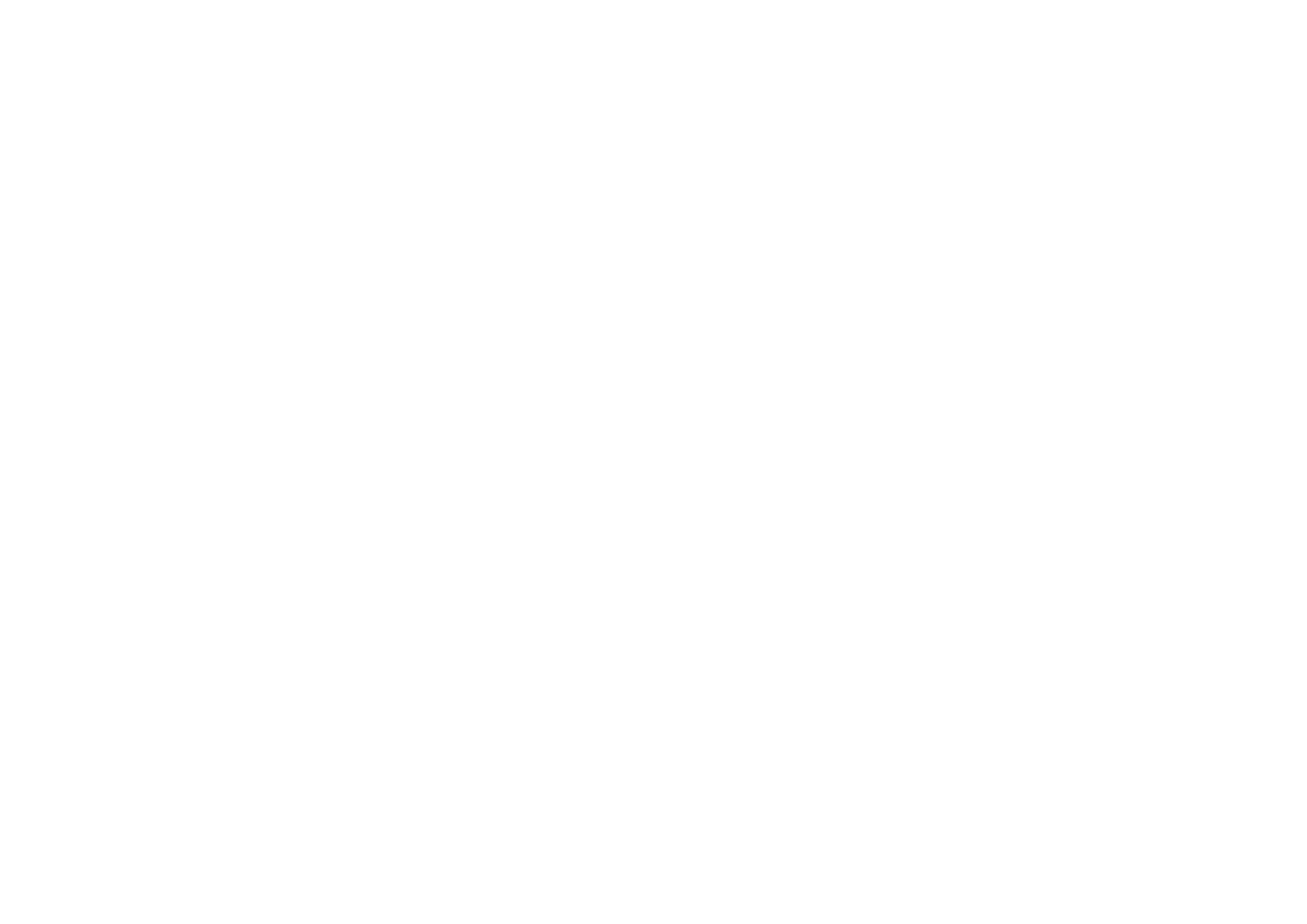



Clasificación Final

|                  |             |                               |                  |               |                         |                                |              | ALBAIDA         |                |                         | TALAVERA       | VALVERDE       |                | LA BAÑEZA      |                | <b>DON BENITO</b> |                |
|------------------|-------------|-------------------------------|------------------|---------------|-------------------------|--------------------------------|--------------|-----------------|----------------|-------------------------|----------------|----------------|----------------|----------------|----------------|-------------------|----------------|
|                  |             |                               |                  |               |                         |                                |              | 02.02           |                | 23.02                   |                | 18.10          |                | 25.10          |                | 08.11             |                |
| $\circ$          | D           | Nombre y apellidos            | Marca            | Licencia      | Club                    | Equipo                         | <b>TOTAL</b> | 1 <sup>a</sup>  | 2 <sup>a</sup> | 1 <sup>a</sup>          | $2^{\rm a}$    | 1 <sup>a</sup> | 2 <sup>a</sup> | 1 <sup>a</sup> | 2 <sup>a</sup> | 1 <sup>a</sup>    | 2 <sup>a</sup> |
| $\mathbf{1}$     | 229         | GARCIA OCAÑA, FRANCISCO       | <b>HUSQVARNA</b> | 22364-CA      | Esc. Zambrana           | <b>CSM ZAMBRANA</b>            | 231          | 25              | 22             | 25                      | 25             | 25             | 25             | 22             | 22             | 20                | 20             |
| $\overline{2}$   | 386         | <b>ESCANDELL GIL, ELIAS</b>   | <b>KTM</b>       | 67549-IB      | Mc. Formentera-Eivissa  | TEAM NAMURA BIKES - IBIZA      | 224          | 22              | 20             | 22                      | 22             | 22             | 22             | 25             | 25             | 22                | 22             |
| 3                | 255         | GUILLEN GARCIA, DANIELA       | <b>KTM</b>       | 142824-GI     | Mc. Polea SX            | KTM ESPAÑA                     | 193          | 20              | 25             |                         | 20             | 20             | 20             | 18             | 20             | 25                | 25             |
| $\overline{4}$   | 382         | LOPEZ CARRERAS, MANUEL        | <b>HUSQVARNA</b> | 90010-AV      | MC Vallisoletano        | <b>ROIZCA</b>                  | 146          | 13              | 13             | 13                      | 15             | 16             | 18             | 16             | 9              | 18                | 15             |
| 5                | 351         | PRAT SENDRA, CARLOS           | <b>HUSQVARNA</b> | 142001-L-AMP  | Mc. Segre               |                                | 145          | 10              | 16             | 15                      | 11             | 18             | 16             | 11             | 18             | 16                | 14             |
| 6                | 300         | PEREZ CARNEIRO, SALVADOR      | YAMAHA           | 22319-SE      | MC. Esc. Eduardo Castro | YAMAHA E.CASTRO                | 122          | 8               | 6              | 10 <sup>°</sup>         | 12             | 15             | 14             | 15             | 16             | 10                | 16             |
| $\overline{7}$   | 286         | CAÑADAS GONZALEZ, JOEL        | <b>KTM</b>       | 141992-GI     | Mc. Segre               |                                | 118          | -6              | 10             | 12                      | 18             | 10             | 13             | 13             | 10             | 14                | 12             |
| 8                | 311         | LOBO, SANDRO                  | <b>KTM</b>       | FMP-999200021 |                         | MOTORACE KTM CAISMOTOR         | 117          | 16              | 18             | 14                      | 16             |                |                | 20             | 15             | $\mathbf{0}$      | 18             |
| 9                | 155         | RODRIGUEZ GIL, DANIEL         | <b>HUSQVARNA</b> | 116198-CR     | MC Talavera             | <b>TEAM PAVO RUEDA</b>         | 101          | 15              | 14             | $\mathbf 0$             | $\Omega$       | 13             | 6              | 12             | 13             | 15                | 13             |
| 10 <sup>10</sup> | 24          | SALVADOR DIAZ, CARLOS         |                  | 223133-M      | Villarejo               |                                | 74           |                 | 9              | $\mathbf{0}$            | $\overline{7}$ |                | 9              | 9              | $\overline{2}$ | 13                | 11             |
| 11               |             | ZAMBUDIO GARCIA, JOSE MANUEL  | <b>HUSQVARNA</b> | 230330-ML     | Esc.Carlos              | TEAM PAVO RUEDA                | 70           | 11              | 8              | $\overline{7}$          | 6              | 14             | 11             | 8              |                | $\overline{5}$    |                |
| 12               | 217         | POLVILLO MUÑOZ, IVAN          | <b>KTM</b>       | 142212-GI     | Mc. Segre               | <b>HEBO</b>                    | 67           | 12              | 11             | 8                       | 13             | 11             | 12             |                |                |                   |                |
| 13               | 666         | PERAL LOPEZ, ALEJO            | <b>HUSQVARNA</b> | 59148-O       | VALLÉS MX               |                                | 65           | $\overline{1}$  | $\mathbf{0}$   | -9                      | $\Omega$       | 12             | 15             | 14             | 14             |                   | $\mathbf 0$    |
| 14               | 362         | ALONSO RABANO, MARCO          | <b>HUSQVARNA</b> | 90026-VA      | <b>MC Vallisoletano</b> | <b>TEAM PAVO RUEDA</b>         | 54           | 18              | $\mathbf{0}$   | 16                      | 20             |                |                |                |                |                   |                |
| 15               | 337         | MIRO RODRIGUEZ, BRUNO         | <b>HUSQVARNA</b> | 142440-T      | Mc Salomo               |                                | 52           | 14              | 15             | 18                      | 5              |                |                |                |                |                   |                |
| 16               | 501         | CABALLERO BUSTILLO, BORJA     | <b>KTM</b>       | 230302-MU     |                         |                                | 43           | $\Omega$        | $\mathbf{0}$   | $\overline{0}$          |                | 6              |                | 6              | 8              | 12                | 10             |
| 17               | 383         | BADENAS TEJADA, ENZO          | <b>HUSQVARNA</b> | 250302-V      |                         | MOTOMECANICA HUSQVARNA         | 40           | $\mathbf{3}$    | $5 -$          | $\Omega$                | $\Omega$       | q              | 10             | 2              | 11             |                   |                |
| 18               | 88          | <b>IZAGUIRRE PINTO, DAVID</b> | <b>HUSQVARNA</b> | 223162-M      | Molareño&Conar.         | <b>ROIZCA</b>                  | 39           | $\mathbf{A}$    | 1              | $\overline{2}$          | $\overline{2}$ | $\Omega$       |                | 10             | $\overline{0}$ | 11                | 9              |
| 19               | 15          | RIBEIRO, RUBEN                | <b>KTM</b>       | FMP-492020    |                         | MOTORACE KTM CAISMOTOR         | 28           | $\Omega$        | 3              | 11                      | 14             |                |                |                |                |                   |                |
| 20               | 710         | PAAT, RICHARD                 | <b>KTM</b>       | EMF-999200042 |                         | AYR RACING TEAM                | 28           | 9               | $\overline{4}$ | 5                       | 10             |                |                |                |                |                   |                |
| 21               | 166         | LASHERAS ORTA, ALEX           | <b>KTM</b>       | 236332-NA     | C. M. Club Cirbón       | <b>UTR RACING</b>              | 27           | 2               | $\mathbf{0}$   | $\mathbf 0$             | 3              | 5              | $\overline{7}$ |                |                | 6                 | $\overline{4}$ |
| 22               |             | ROMA ROMERO, MARC             | <b>KTM</b>       | 142086-B      | Mc B.Bergueda           |                                | 26           | $\Omega$        | $\mathbf{0}$   |                         |                | 8              |                | 5              | 12             |                   |                |
| 23               | 116         | PERALES ALONSO, ARAITZ        | <b>KTM</b>       | 68083-GC      |                         | DLR57                          | 21           | $\Omega$        | $\overline{2}$ | $\mathbf 0$             | $\mathbf{A}$   | $\Delta$       | 5              | $\mathbf 0$    | 6              |                   |                |
| 24               | 370         | CAMPS FAURIA, XAVIER          | <b>GAS GAS</b>   | 141880-L      | <b>MC Alpicat</b>       | <b>BENIMOTO PARTY SATELITE</b> | 20           | $5\overline{5}$ | 12             | $\mathbf{3}$            | $\Omega$       |                |                |                |                |                   |                |
| 25               | 256         | PUERTO GARCIA, BRUNO          | <b>HUSQVARNA</b> | 250274-A      | <b>RRR72</b>            | <b>CARPINTERÍA BP</b>          | 20           | 0               | $\overline{7}$ | $\overline{4}$          | 9              | 0              | $\mathbf{0}$   |                |                |                   |                |
| 26               | 310         | ARFELIS NAVARRO, DIDAC        | <b>HUSQVARNA</b> | 142002-L-AMP  | Mc. Segre               | <b>LLEIDES</b>                 | 18           |                 |                |                         |                |                |                | $\overline{7}$ | $\mathbf 0$    | $\mathbf{A}$      | $\overline{7}$ |
| 27               | 57          | MONTES ARROYO, HUGO           | <b>HUSQVARNA</b> | 223245-M      |                         |                                | 17           | $\Omega$        | $\mathbf 0$    | $\mathbf 0$             | $\mathbf 0$    | 3              | $\mathbf{0}$   | $\Omega$       | $\mathbf 0$    | 9                 | 5              |
| 28               | 308         | <b>VELEZ SAEZ, MARIO</b>      | <b>KTM</b>       | 230316-MU     |                         | RTZ27                          | 15           |                 |                |                         |                |                |                |                |                | $\overline{7}$    | 8              |
| 29               | 111         | CARRETERO DEL VALLE, ALFONSO  | YAMAHA           | 116197-TO     | MC Talavera             | <b>TEAM MX SIPRODENT</b>       | 14           | $\Omega$        | $\mathbf{0}$   | $\overline{0}$          | $\mathbf 0$    |                |                |                |                | 8                 | 6              |
| 30               | 66          | PIERA GABERNET, BIEL          | <b>KTM</b>       | 142204-L      | Mc. Segre               |                                | 14           |                 |                | 6                       | 8              |                |                |                |                |                   |                |
| 31               | 12          | VAZQUEZ LOPEZ, KEVIN          | <b>KTM</b>       | 22258-SE      | C.D. TRT Race Service   | <b>KTM TRT MOTORCYCLES</b>     | 11           | $\Omega$        | $\mathbf{0}$   | $\overline{0}$          | $\Omega$       | $\Omega$       |                | $\overline{4}$ | $\overline{7}$ | $\Omega$          | $\Omega$       |
| 32               | $5^{\circ}$ | CARRERA RAMOS, ADRIAN         | <b>KTM</b>       | 90008-ZA      | <b>MC Vallisoletano</b> |                                | 11           |                 |                |                         |                |                |                | 3              | 5              |                   | $\overline{2}$ |
| 33               | 73          | GARCIA GONZALEZ, JAVIER       | <b>KTM</b>       | 250535-V      | <b>MS Carreres</b>      |                                | 10           |                 |                |                         |                | $\overline{2}$ | 8              |                |                |                   |                |
| 34               |             | CHOCHO VERA, RAUL             | <b>KTM</b>       | 68099-GC      |                         | <b>KTM TRT MOTORCYCLES</b>     | <b>I</b> Ç   | $\Omega$        | $\mathbf{0}$   |                         |                | $\Omega$       | $\overline{4}$ | $\mathbf{0}$   | $\overline{0}$ | $\overline{2}$    | 3              |
| 35               | 329         | VENTURA RAMOS, EDORTA         |                  | 279604-VI     |                         |                                |              |                 |                |                         |                |                |                | $\mathbf 0$    | $\overline{4}$ |                   |                |
| 36               | 97          | PEREZ ACHA, DANIEL            | <b>KTM</b>       | 279603-BI     | Zalla Off road          | <b>CONSTRUCTEC</b>             |              |                 |                |                         |                |                |                | $\mathbf{1}$   | $\mathbf{3}$   |                   |                |
| 37               | 239         | MORALES QUINTERO, YONAY       | <b>KTM</b>       | 68090-TF      |                         | TEAM PAVO RUEDA                |              | $\Omega$        | $^{\circ}$     | $\Omega$                | $\Omega$       | $\overline{1}$ | $\mathbf{3}$   | $\Omega$       | $^{\circ}$     | $\Omega$          | $\mathbf 0$    |
| 38               | 110         | CARDONA MERINO, JORDI         | YAMAHA           | 67671-IB      | Mc. Formentera-Eivissa  | YAMAHA MOTOMON - IBIZA         | B            | $\mathbf{0}$    | $\mathbf 0$    | $\overline{\mathbf{0}}$ | $\mathbf{0}$   | $\overline{0}$ | $\Omega$       | $\mathbf{0}$   | $\overline{0}$ | 3                 | $\overline{0}$ |
| 39               | 69          | <b>SOLER MIER, JORDI</b>      | <b>KTM</b>       | 141889-B-AMP  | MC C.Taulé              |                                | D            |                 |                |                         |                | $\Omega$       | 2              | $\Omega$       | $\Omega$       | $\Omega$          | $\Omega$       |
| 40               | 122         | VAZQUEZ PEREIRA, VALENTINO    | <b>KTM</b>       | 59159-O       | VALDESOTO               |                                |              |                 |                |                         |                |                |                | $\Omega$       | $\mathbf{0}$   | $\Omega$          | $\mathbf{1}$   |
| 41               | 137         | REDNIC ALECU, RAUL ADRIAN     | YAMAHA           | 142272-L      | Mc. Segre               | <b>TEAM JCR</b>                |              | $\Omega$        | $\mathbf{0}$   | $\mathbf 0$             |                | $\Omega$       | $\mathbf{0}$   | $\Omega$       | $\overline{1}$ | $\Omega$          | $\mathbf 0$    |
| 42               | 61          | HERNANDEZ GALLEGO, FELIPE     | <b>HUSQVARNA</b> | 189561-CC     | Mc. Las Arenas          |                                |              |                 |                | $\mathbf{1}$            | $\Omega$       |                |                |                |                |                   |                |







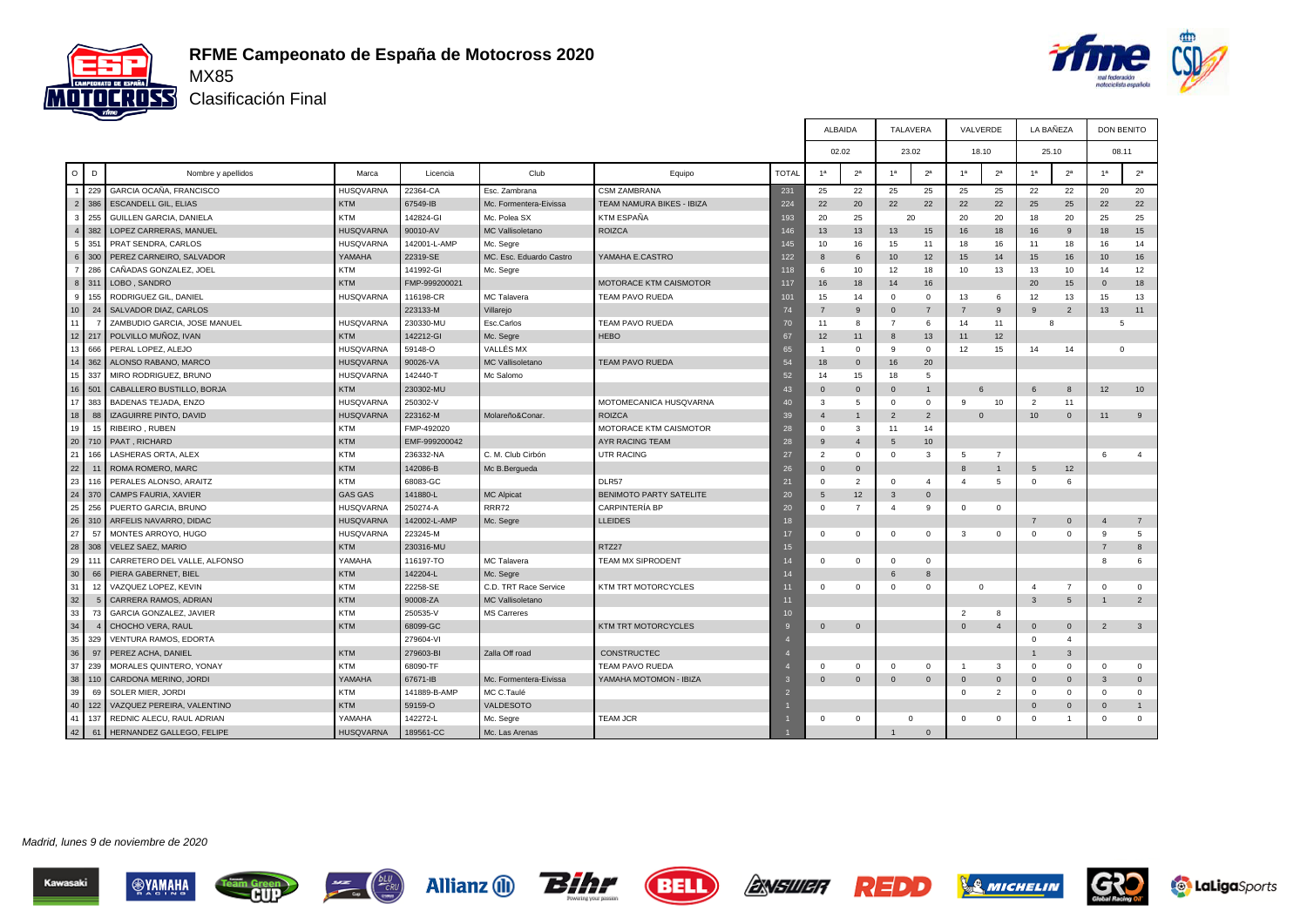

# **RFME Copa de España de Motocross 2020**

 $\underbrace{\hspace{1cm}}_{\text{Cay}}$ 

**CONNECTED** 

Clasificación Final



|                  |     |                                |                  |            |                            |                                  |              | MONTEARAGÓN II |                |                 | VALVERDE       | LA BAÑEZA      |                 | <b>DON BENITO</b> |                |
|------------------|-----|--------------------------------|------------------|------------|----------------------------|----------------------------------|--------------|----------------|----------------|-----------------|----------------|----------------|-----------------|-------------------|----------------|
|                  |     |                                |                  |            |                            |                                  |              |                | 20.09          |                 | 18.10          | 25.10          |                 | 08.11             |                |
| $\circ$          | D   | Nombre y apellidos             | Marca            | Licencia   | Club                       | Equipo                           | <b>TOTAL</b> | 1 <sup>a</sup> | 2 <sup>a</sup> | 1 <sup>a</sup>  | 2 <sup>a</sup> | 1 <sup>a</sup> | 2 <sup>a</sup>  | 1 <sup>a</sup>    | 2 <sup>a</sup> |
| $\overline{1}$   | 67  | MARTINEZ NOGUEIRA, YAGO        | YAMAHA           | 195596-PO  | M.N.M.                     | YAMAHA AUSIO RACING TEAM         | 191          | 25             | 25             | 25              | 25             | 22             | 22              | 22                | 25             |
| $\overline{c}$   | 784 | TOMAS CASTILLO, ERIC           | YAMAHA           | 142661-B   | Rocco's MC                 | YAMAHA AUSIO RACING TEAM         | 154          | 22             | 22             | 18              | 22             | 18             | 14              | 18                | 20             |
| 3                | 227 | GUTIERREZ SOLIS, PABLO         | <b>KTM</b>       | 59138-O    | VALDESOTO                  | MOTOCROSSCENTER TEAM             | 140          | 20             | 20             | 14              | 18             | 20             | 18              | 15                | 15             |
| $\overline{4}$   | 315 | BELTRAN YAGUE, DAVID           | <b>KTM</b>       | 116139-CR  | CD TeaMX Reina             | <b>TEAMX REINA</b>               | 134          | 18             | 16             | 22              | 20             | $\mathbf 0$    | 20              | 20                | 18             |
| 5                | 397 | CANTO SERRANO, DENIS           |                  | 22248-CA   |                            | <b>MOTOS DA SILVA TM RACING</b>  | 125          | 15             | 15             | 20              | 16             | 11             | 16              | 16                | 16             |
| 6 <sup>1</sup>   | 305 | <b>GALLEGO RAMOS, ANTONIO</b>  |                  | 230301-MU  | Esc.Carlos                 |                                  | 100          | 13             | 14             | 16              | 15             | 3              | 13              | 12                | 14             |
| $\overline{7}$   | 368 | NILSSON BUSTOS, SAMUEL MATTIAS | YAMAHA           | 223305-M   | SevillaLaNueva             | NILSSON TRAINING-YAMAHA BERMUDEZ | 97           |                |                |                 |                | 25             | 25              | 25                | 22             |
| 8                | 223 | <b>TORRIJO SIESO, DIEGO</b>    | <b>KTM</b>       | 54548-HU   | <b>Sinesponsor Racing</b>  | <b>DERMOTOR</b>                  | 94           | 14             | 13             | $\overline{1}$  | 11             | 13             | 15              | 14                | 13             |
| 9                | 10  | SAEZ SAMUEL, VICTOR            | <b>KTM</b>       | 250281-V   | CM La Canal                | CONSTRUCCIONES VÍCTOR SÁEZ       | 78           | $\overline{7}$ | 11             | 13              | 14             | 15             | $\mathbf{0}$    | 8                 | 10             |
| 10 <sup>10</sup> | 86  | CASTAÑONDO IBARGUEN, DANIEL    | <b>HUSQVARNA</b> | 279642-BI  | Mc. Zalla                  | <b>DMI TEAM</b>                  | 68           | 9              | 9              | 12              | 13             | 10             | $\mathbf{0}$    | $\overline{7}$    | 8              |
| 11               | 68  | LARRAÑAGA SAGREDO, UNAI        | <b>HUSQVARNA</b> | 279584-BI  | Zalla Off road             |                                  | 53           |                |                | 15              | 12             | 14             | 12              |                   |                |
| 12               | 16  | VARGAS PERNIA, GONZALO         | YAMAHA           | 116310-CR  | MC Talavera                | <b>TEAM JCR</b>                  | 52           | $\overline{4}$ | 3              | 8               | 9              | 8              | $\mathbf 0$     | 9                 | 11             |
| 13               | 362 | ALONSO RABANO, MARCO           | <b>HUSQVARNA</b> | 90026-VA   | MC Vallisoletano           | <b>TEAM PAVO RUEDA</b>           | 42           |                |                | 11              | 10             | 12             | 9               |                   |                |
| 14               | 961 | COROMINAS ESPARCIA, OSCAR      | <b>KTM</b>       | 67870-IB   | Mc. Formentera-Eivissa     |                                  | 39           | $\mathbf 0$    | $\overline{2}$ | $\overline{7}$  | $\overline{7}$ | 6              | $\overline{7}$  | $\mathbf{3}$      | $\overline{7}$ |
| 15               | 999 | FERRANDIS TORMOS, AITOR        | <b>KTM</b>       | 250283-CS  |                            |                                  | 37           | 16             | 18             |                 | 3              |                |                 |                   |                |
| 16               |     | <b>MARTI VALERO, MARC</b>      | YAMAHA           | 67689-IB   | Cm. Porrerenc              |                                  | 35           | 5              | $\overline{4}$ | 9               | 6              | 5              | 6               |                   |                |
| 17               | 232 | AGUILO AZORIN, UNAI            | <b>KTM</b>       | 141859-GI  | Mc. Segre                  |                                  | 33           |                |                |                 |                | $\mathbf{0}$   | 10              | 11                | 12             |
| 18               | 166 | DE LA CASA DIAZ. CESAR         | <b>HUSQVARNA</b> | 116140-TO  | CD TeaMX Reina             | <b>TEAMX REINA</b>               | 31           | 11             | 8              | 10 <sup>1</sup> | 2              |                |                 |                   |                |
| 19               | 66  | CANOSA FERNANDEZ, JOSE         | <b>KTM</b>       | 195597-C   |                            | <b>MINCHA TEAM</b>               | 20           |                |                |                 |                | 16             | $\overline{4}$  |                   |                |
| 20               | 85  | MARTIN GONZALEZ, IKER          | <b>HUSQVARNA</b> | 90028-BU   |                            |                                  | 20           |                |                |                 |                | 9              | 11              |                   |                |
| 21               | 632 | PANZANO FERRER, MARCOS         | <b>KTM</b>       | 54572-HU   | Mc. Zuera                  | <b>JEZYK RACING TEAM</b>         | 20           | 10             | 10             |                 |                |                |                 |                   |                |
| 22               | 395 | <b>MORENO MARTIN, MARIO</b>    | <b>HUSQVARNA</b> | 189563-CC  | Miramontes Mc.             | TEAM MX119 FACTORY RACING        | 19           |                |                |                 |                |                |                 | 10                | 9              |
| 23               | 20  | LLEDO PARES, ARNAU             | <b>KTM</b>       | 141947-B   | Mc. Riuprimer Gas i Rocs   | <b>TEAM LLEDO</b>                | 17           | 12             | 5              |                 |                |                |                 |                   |                |
| 24               | 291 | COSTA, FABIO                   | <b>KTM</b>       | FMP-262020 |                            | MOMENTO TT MOTOS - JETMAR        | 15           |                |                |                 |                |                |                 | 13                | 2              |
| 25               | 127 | ARREDONDO GARCIA, JOAQUIN      | <b>KTM</b>       | 250420-V   | <b>MS Carreres</b>         |                                  | 14           | $\Omega$       | $\Omega$       | 6               | 8              | $\mathbf{0}$   | $\mathbf 0$     |                   |                |
| 26               | 425 | PANZANO FERRER, SAMUEL         | <b>KTM</b>       | 54573-HU   | Mc. Zuera                  | <b>JEZYK RACING TEAM</b>         | 14           | $\mathbf{8}$   | 6              |                 |                |                |                 |                   |                |
| 27               | 13  | LACUESTA MARTINEZ, IVAN        | <b>KTM</b>       | 250480-V   | Lozano MX Center           | LOZANO MX CENTER                 | 13           | 6              | $\overline{7}$ |                 |                |                |                 |                   |                |
| 28               | 214 | MIGUEL HERNANSANZ, ALEJANDRO   | <b>KTM</b>       | 22263-SE   | C.D. TRT Race Service      | KTM TRT MOTORCYCLES              | 12           | $\Omega$       | 12             |                 | $\Omega$       |                |                 |                   |                |
| 29               | 325 | OLIVERAS BUSOMS, POL           | <b>KTM</b>       | 142216-GI  | Mc. Segre                  |                                  | 12           |                |                |                 |                |                |                 | 6                 | 6              |
| 30               | 144 | MARTIN ARRABAL, JOSE LUIS      | <b>KTM</b>       | 22312-GR   | C.D. TRT Race Service      | KTM TRT MOTORCYCLES              | 10           |                |                | 5               | $\sqrt{5}$     |                |                 |                   |                |
| 31               | 414 | TOURIÑAN LONGUEIRA, BREOGAN    | <b>HUSQVARNA</b> | 195573-C   |                            |                                  | -9           | $\mathbf{0}$   | $\mathbf 0$    |                 |                | $\overline{1}$ | 8               |                   |                |
| 32               | 323 | SAMPEDRO SANTAMARIA, ANTONIO   | YAMAHA           | 195600-C   |                            | TEAM SAMPEDRO - ANGEL LEIROS     | $\mathbf{Q}$ |                |                |                 |                | $\overline{7}$ | $\overline{2}$  |                   |                |
| 33               | 121 | <b>GELI QUINTANA, PAU</b>      | <b>SUZUKI</b>    | 142958-GI  | Pm Figueres                |                                  | $\mathbf{q}$ |                |                |                 |                |                |                 | $\overline{4}$    | 5              |
| 34               | 55  | ALFONSO GONZALEZ, ALBERT       | <b>KTM</b>       | 142318-B   | Mc. Segre                  |                                  | $\Omega$     |                |                |                 |                | $\Delta$       | $5\phantom{.0}$ |                   |                |
| 35               | 249 | TERTRE BOYE, ALEJANDRO         | <b>KTM</b>       | 223155-M   | Nilsson Training           | NILSSON TRAINING                 |              | $\overline{2}$ | $\mathbf 0$    |                 |                |                |                 | 5                 |                |
| 36               | 242 | VAZQUEZ SANCHEZ, JACOBO        | <b>KTM</b>       | 22266-SE   | C.D. Motoclub Morón        | <b>MXFIL</b>                     | -8           | $\Omega$       | $\Omega$       | $\mathbf{0}$    | $\overline{4}$ |                |                 |                   | $\mathbf{3}$   |
| 37               | 48  | MARTIN QUINTANA, ALEJANDRO     | <b>KTM</b>       | 68108-GC   |                            | KTM TRT MOTORCYCLES              | -6           |                |                |                 |                |                |                 | $\overline{2}$    | $\overline{4}$ |
| 38               | 251 | CARDENAS ESPINOSA, RAUL        | <b>KTM</b>       | 22301-SE   | CD. Moteros Sur Ecologista |                                  |              |                |                | $\overline{4}$  | $\mathbf{1}$   |                |                 |                   |                |
| 39               | 150 | ROSELL ROMERO, CARLES          | YAMAHA           | 141951-B   | MC 3 Turons                | <b>TEAM JCR</b>                  | -5           |                |                | $\overline{2}$  | 3              |                |                 | $\Omega$          | $\mathbf 0$    |
| 40               | 23  | CARCABOSO GARCIA, DANIEL       | <b>KTM</b>       | 223137-M   |                            | 8.14 ARMY                        |              | 3              | $\mathbf{1}$   |                 |                |                |                 |                   |                |
| 41               | 52  | CASTRO BARRIGON, ADRIAN        | <b>KTM</b>       | 195665-C   |                            |                                  |              |                |                |                 |                | $\Omega$       | 3               |                   |                |
| 42               | 284 | DIAZ CAMACHO, YERAY            | <b>KTM</b>       | 22295-GR   | CD. Ruta Sur Mc.           | <b>GRMXPRO</b>                   |              |                | $\Omega$       |                 | $\Omega$       | $\overline{2}$ | $\mathbf{0}$    |                   |                |
| 43               | 14  | VIDAL COLLELL, RAMON           | <b>HONDA</b>     | 141964-GI  | Am Vidreres                | OLIVA MX SCHOOL TEAM             |              |                |                |                 |                | $\Omega$       | $\mathbf{1}$    |                   |                |

Madrid, lunes 9 de noviembre de 2020







**r** 



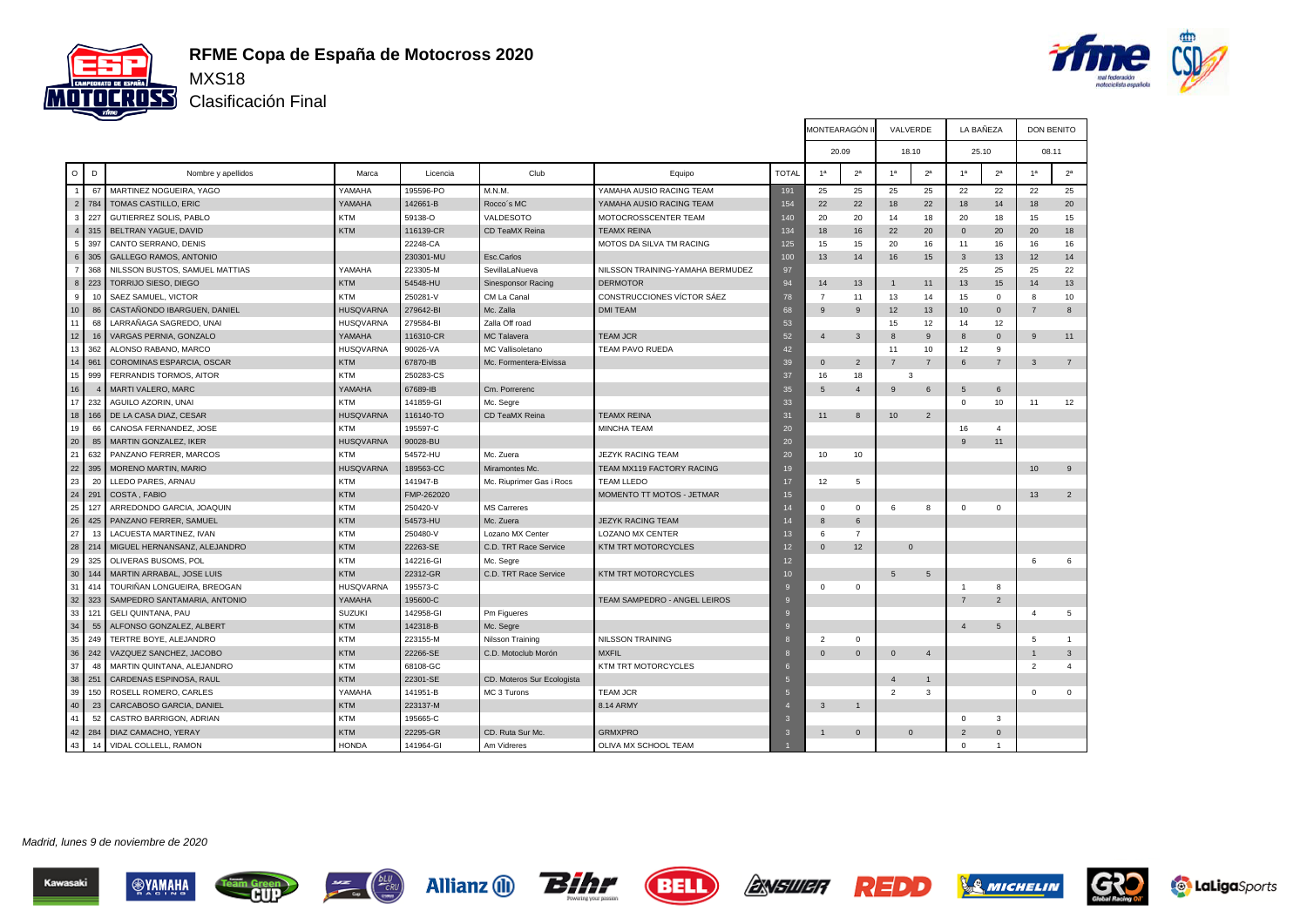

## **RFME Copa de España de Motocross 2020**

Clasificación Final



|                |         |                               |                  |               |                          |                                  |                 | <b>MONTEARAGON</b> |                | VALVERDE        |                  | LA BANEZA             |                | DON BENITO      |                |
|----------------|---------|-------------------------------|------------------|---------------|--------------------------|----------------------------------|-----------------|--------------------|----------------|-----------------|------------------|-----------------------|----------------|-----------------|----------------|
|                |         |                               |                  |               |                          |                                  |                 | 20.09              |                | 18.10           |                  | 25.10                 |                | 08.11           |                |
| $\circ$        | D       | Nombre y apellidos            | Marca            | Licencia      | Club                     | Equipo                           | <b>TOTAL</b>    | 1 <sup>a</sup>     | 2 <sup>a</sup> | 1 <sup>a</sup>  | 2 <sup>a</sup>   | 1 <sup>a</sup>        | 2 <sup>a</sup> | 1 <sup>a</sup>  | 2 <sup>a</sup> |
| $\overline{1}$ | 103     | KETTLITZ COLL. MARTIN         | <b>HUSQVARNA</b> | 11778-L       |                          | <b>MX PIRATES</b>                | 165             | 22                 | 18             | 15              | 22               | 20                    | 25             | 25              | 18             |
| $\overline{2}$ | 268     | TAPIA REDONDO, SAMUEL         | <b>HUSQVARNA</b> | 189564-CC     | Miajadas Mc.             |                                  | 138             | 12                 | $\overline{7}$ | 25              | 25               | 15                    | 12             | 20              | 22             |
| $\mathbf{3}$   | 231     | MARI RUIZ, OT                 |                  | 142386-L      | Mc. Segre                | KID MX STORE                     | 131             | 20                 | 16             | 22              | 18               | $\Omega$              | 20             | 15              | 20             |
| $\overline{4}$ | 1277    | DIEZ ARNAL, IKER              | YAMAHA           | 141974-L      | Mc. Segre                |                                  | 129             | 11                 | 12             | 14              | 15               | 16                    | 18             | 18              | 25             |
| - 5 I          | 394     | LOPEZ LLAGOSTERA. ALEX        | <b>KTM</b>       | 142346-B-AMP  | Mc. Segre                |                                  | 120             | 25                 | 22             | 16              | $\overline{7}$   | 18                    | 22             | $\mathbf{A}$    | 6              |
|                | 6 117   | IZAGUIRRE PINTO, JUAN         | <b>HUSQVARNA</b> | 223298-M      | Molareño&Conar.          |                                  | 115             | 16                 | 25             | $\overline{7}$  | 20               | 12                    | 13             | 6               | 16             |
| 7 <sup>1</sup> | 308     | VELEZ SAEZ, MARIO             | YAMAHA           | 230316-MU     |                          | RTZ27                            | 91              | 15                 | 15             | 20              | 16               | 25                    | $\mathbf 0$    |                 |                |
|                | 8   114 | MARTINEZ MAS, ANGEL           | <b>KTM</b>       | 250319-CS     |                          | <b>ONDA</b>                      | 86              | 18                 | 13             | $\overline{4}$  | $\overline{4}$   | 13                    | 8              | 12              | 14             |
| 9 <sup>°</sup> | 20      | GARCIA SANCHEZ, BENIGNO       | <b>HUSQVARNA</b> | 230290-MU     |                          |                                  | 83              | 13                 | 20             | 9               | $\mathbf 0$      | 10                    | 5              | 13              | 13             |
| 10             | 239     | <b>VILAS FERNANDEZ, FRAN</b>  | <b>KTM</b>       | 195581-C      |                          | <b>BUJA TEAM</b>                 | 79              | $\overline{7}$     | 9              | 6               | 12               | 14                    | 9              | 10              | 12             |
|                | 11 111  | <b>BRUCKNER, NIKLAS</b>       | <b>KTM</b>       | 22260-MA      |                          | EL MOTORISTA ROCK&CROSS          | 76              | 5                  | $\mathbf{0}$   | 18              | 8                | 22                    | 14             | 9               | $^{\circ}$     |
| 12             | 39      | MARTIN JIMENEZ, CARLOS        | <b>KTM</b>       | 90005-AV      | <b>MC Vallisoletano</b>  | 8.14 ARMY                        | 69              | 14                 | 8              | 5               | 5                | $\overline{2}$        | $\overline{4}$ | 16              | 15             |
|                |         | 13 374 RIBA LAZARO, OLEGUER   | YAMAHA           | 142294-B-AMP  | Mc. Riuprimer Gas i Rocs |                                  | 62              | 10                 | $\mathbf{0}$   | 8               | 9                | 5                     | $\overline{7}$ | 14              | 9              |
| 14             | 22      | PALLARES MURISCOT, NIL        | YAMAHA           | 142009-L      | <b>MC Llívia</b>         | <b>BIGMOTO TEAM</b>              | 59              | 6                  | $\overline{2}$ | $\Omega$        | 10 <sup>10</sup> | 6                     | 16             | $\mathbf{8}$    | 11             |
| 15             |         | MELGAREJO HORTELANO, JAVIER   | YAMAHA           | 230300-MU     |                          | RTZ27                            | 49              | $\overline{2}$     | $\overline{1}$ | 11              | 13               | 3                     | $\mathbf 0$    | 11              | 8              |
|                | 16 988  | VEGA MENDEZ, ALEXANDER        | YAMAHA           | 189636-BA     | Mc. Extremadura Racing   | <b>EXTREMADURA RACING</b>        | 36              | 9                  | $\overline{0}$ | 13              | 14               | $\mathbf 0$           | $\mathbf{0}$   |                 |                |
| 17 I           | 270     | QUIROS MOZO, OSCAR            | <b>HUSQVARNA</b> | 223147-M      |                          | <b>MRC LARREN</b>                | 29              | $\Omega$           | $\mathbf 0$    | $\Omega$        | $\Omega$         | $\overline{1}$        | 6              | 22              | $^{\circ}$     |
| 18             | 29      | CONTRERAS SARABIA, RUBEN      | <b>KTM</b>       | 250301-A      | <b>MS Carreres</b>       |                                  | 28              | $\mathbf{8}$       | 10             | 10 <sup>°</sup> | $\mathbf{0}$     |                       |                |                 |                |
| 19             | 185     | <b>BARROS, RODRIGO</b>        | YAMAHA           | FMP-999200076 |                          | ELTOROMXSCHOOL/SUPERBARROS-SQUAD | 26              |                    |                |                 |                  | 11                    | 15             | $\Omega$        |                |
| 20             |         | RODRIGUEZ CASILLAS, CELSO     | <b>KTM</b>       | 90011-AV      | <b>MC Vallisoletano</b>  |                                  | 24              |                    | $\mathbf 0$    |                 | 11               | $\overline{7}$        | $\overline{2}$ |                 | $\overline{1}$ |
| 21             | 84      | RUIZ GONZALEZ, ANTONIO        |                  | 22246-GR      |                          |                                  | 23              | $\Omega$           | 14             | 3               | 6                |                       |                |                 |                |
| 22             | 12      | GODOY POLO, PEDRO             | <b>KTM</b>       | 189560-CC     | Mc. Las Arenas           |                                  | 23              | $\Omega$           | $\mathbf{3}$   | $\Omega$        | $\mathbf{1}$     | $\Omega$              | 11             | $\mathbf{3}$    | 5              |
| 23             | 58      | SALGADO, VASCO                | YAMAHA           | FMP-2402020   |                          | OFFROAD CAMP YAMAHA              | 19              |                    |                |                 |                  | 9                     | 10             |                 |                |
| 24             | 68      | GALAN GARCIA, FRANCISCO ANGEL | <b>HUSQVARNA</b> | 189559-BA     | Mc. Las Arenas           |                                  | 19              | $\Omega$           | $\,$ 5 $\,$    | $\Omega$        | $\overline{2}$   |                       |                | $5\overline{5}$ | $\overline{7}$ |
| 25             | 444     | LAGAIN . TYLAN                | YAMAHA           | FFM-999200013 |                          |                                  | 17              |                    |                | $\Omega$        | $\mathbf 0$      | $\Omega$              |                | $\overline{7}$  | 10             |
| 26             | 25      | SALVADOR DIAZ, JORGE          | <b>HUSQVARNA</b> | 223204-M      | Villarejo                |                                  | 15              | $\Omega$           | $\overline{0}$ | 12              | $\mathbf{0}$     | $\Omega$              | 3              |                 |                |
| 27             | 646     | HERNANDEZ SANTANA, JOSE MARIA | KTM              | 68109-GC      |                          | ULTIMATE CANARY FACTORY MX       | 15              | $\Omega$           | $\overline{4}$ | 2               | 3                | $\mathbf 0$           | $\mathbf 0$    | 2               | $\overline{4}$ |
| 28             | 228     | NAVARRO BERNAL, DANIEL        | <b>KTM</b>       | 230369-MU     |                          | TWENTY ONE UNIVERSITY            | 11              | $\Omega$           | 11             |                 |                  |                       |                |                 |                |
| 29             | 333     | PINTO . BERNARDO              | <b>KTM</b>       | FMP-1112020   |                          | <b>ENI RACING TEAM</b>           | 10              |                    |                |                 |                  | 8                     | $\Omega$       | $\mathbf 0$     | $\overline{2}$ |
| 30             | 790     | PAVON EL GUEDDARI, OMAR       | <b>HUSQVARNA</b> | 142160-B      | Mc. Segre                |                                  | 6               | $\Omega$           | 6              |                 |                  |                       |                |                 |                |
| 31             | 65      | LOPEZ AUMATELL, ARAN          | <b>KTM</b>       | 141924-B-AMP  | Mc. Riuprimer Gas i Rocs | <b>TEAM JCR</b>                  | $5\overline{5}$ |                    | $^{\circ}$     | $^{\circ}$      | $\Omega$         | $\mathbf 0$           | $\overline{1}$ | $\Omega$        | $^{\circ}$     |
|                |         | 32 378 LOPES CARDOSO, GONÇALO | YAMAHA           | 22298-SE      | MC. Esc. Eduardo Castro  | ROCKETSTORE ALGARVE              |                 |                    |                |                 |                  | $\boldsymbol{\Delta}$ | $\mathbf 0$    |                 |                |
|                | 33 223  | TORRES FERNANDEZ, ALEJANDRO   | <b>KTM</b>       | 22256-MA      |                          | <b>HKRACING</b>                  | $\mathbf{3}$    |                    |                | $\Omega$        | $\Omega$         | $\Omega$              | $\mathbf 0$    | $\Omega$        | 3              |
|                |         | 34 267 CAUDET RUIZ, PAU       | <b>KTM</b>       | 250298-CS     | MC Benicarló             |                                  | $\mathbf{a}$    | 3                  | $\mathbf{0}$   |                 |                  |                       |                |                 |                |

Madrid, lunes 9 de noviembre de 2020





**am Green** 





**ENSWER** 

**REDD** 

**SA MICHELIN** 

G

**to LaLiga**Sports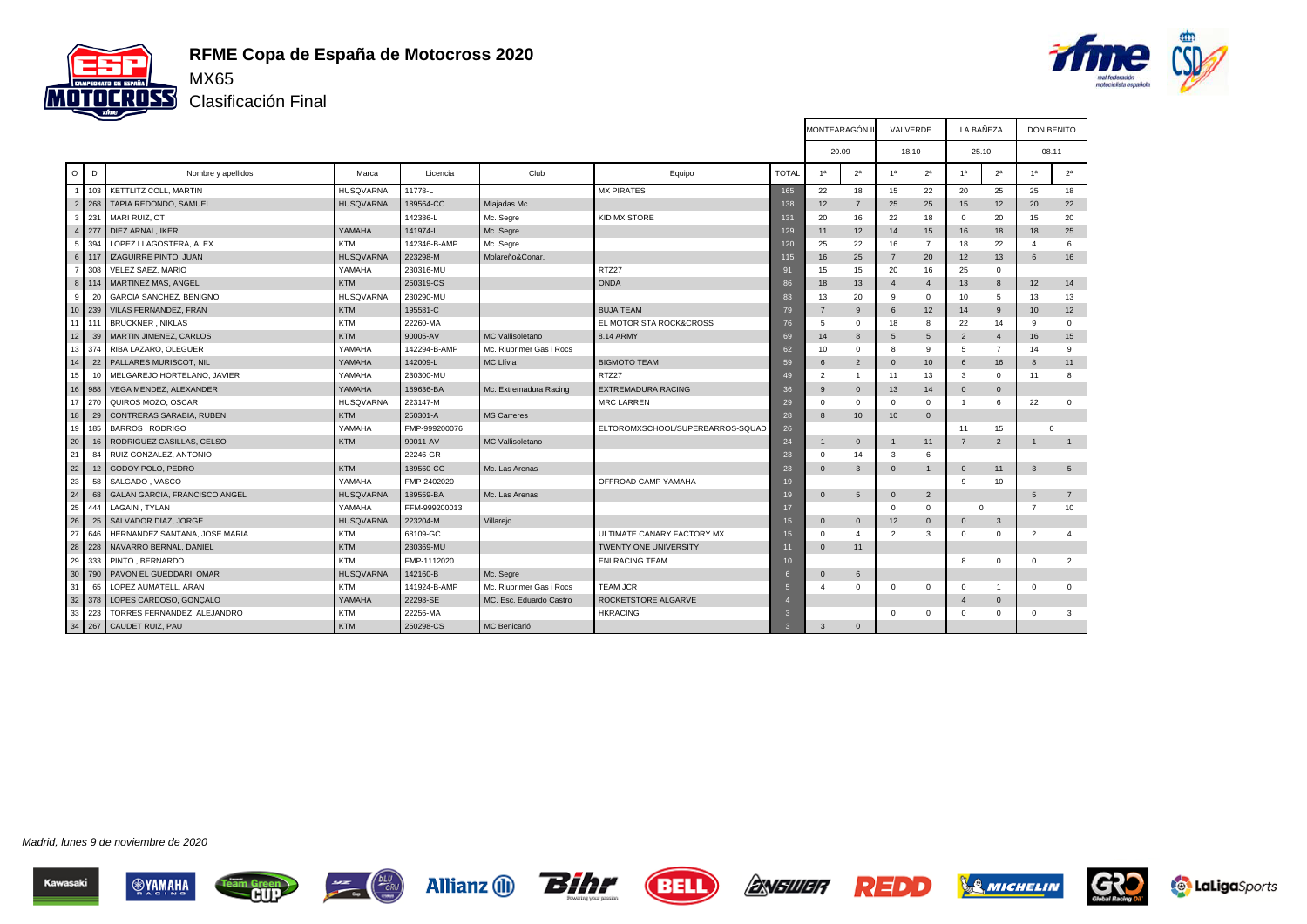

#### **RFME Trofeo Nacional de Motocross 2020**

Clasificación Final



|                 |         |                                           |                 |              |                            |                            |              | <b>MONTEARAGÓN II</b> |                  | VALVERDE |                | LA BAÑEZA |                |    | <b>DON BENITO</b> |
|-----------------|---------|-------------------------------------------|-----------------|--------------|----------------------------|----------------------------|--------------|-----------------------|------------------|----------|----------------|-----------|----------------|----|-------------------|
|                 |         |                                           |                 |              |                            |                            |              | 20.09                 |                  | 18.10    |                | 25.10     |                |    | 08.11             |
|                 | $O$ $D$ | Nombre y apellidos                        | Marca           | Licencia     | Club                       | Equipo                     | <b>TOTAL</b> | 13                    | 2 <sup>a</sup>   |          | 2 <sup>a</sup> |           | 2 <sup>a</sup> | 1a | 2 <sup>a</sup>    |
|                 |         | 925 ALVAREZ ALCAIDE, RAUL                 | YAMAHA          | 22324-MA     | MC. Esc. Eduardo Castro    | YAMAHA E.CASTRO            | 183          | 25                    | 25               | 22       | 22             | 22        | 20             | 25 | 22                |
| 2 <sup>1</sup>  |         | 85   MARQUEZ RODRIGUEZ, JONATHAN          | <b>KTM</b>      | 189584-BA    | Mc. Las Arenas             | <b>KTM TRT MOTORCYCLES</b> | 173          | 22                    | 22               | 18       | 18             | 25        | 25             | 18 | 25                |
|                 |         | 321 CANO BARBERO, DAVID                   | <b>HONDA</b>    | 22281-MA-AMP |                            | <b>MOTOS ROMERO</b>        | 134          | 20                    | 16               | 13       | 12             | 16        | 15             | 22 | 20                |
|                 |         | 84 BRUCART SANCHEZ, RAMON                 | <b>SUZUKI</b>   | 142138-B     | Amy Torroella              | <b>SUZUKI IMPORTCROSS</b>  | 111          | 11                    | 20               | 20       | 20             | 18        | 22             |    |                   |
| 5 <sub>1</sub>  |         | FERNANDEZ GARCIA, CESAR                   | YAMAHA          | 54653-Z      |                            | <b>GEZETA TEAM</b>         | 90           | 18                    | 18               | 12       | 11             | 15        | 16             |    |                   |
| $6 \mid$        |         | 78   TORRES GORNES, ANTONI                | <b>SUZUKI</b>   | 67536-IB     |                            | <b>TEAM MASTERCROSS</b>    | 70           |                       |                  | 16       | 16             | 20        | 18             |    |                   |
|                 | 38      | CRESPO PARRA, JOSE LUIS                   | YAMAHA          | 23404-SE     |                            | CR38TEAM                   | 54           |                       |                  | 8        | 8              |           |                | 20 | 18                |
| 8 <sup>1</sup>  | 20      | <b>GARRIDO GARRIDO, MIGUEL</b>            | <b>HONDA</b>    | 22634-J      | CD. MC. Club El Arenal     | <b>MOTOS MIGUEL</b>        | 54           | 16                    | 10 <sup>10</sup> | 14       | 14             |           |                |    |                   |
| 9               |         | 15 CAMPANO JIMENEZ, CARLOS                | YAMAHA          | 22323-SE     | MC, Esc. Eduardo Castro    | YAMAHA E.CASTRO BEDETEC    | 50           |                       |                  | 25       | 25             |           |                |    |                   |
|                 |         | 10 217 MERIDA ARANDA, ANTONIO JESUS       | <b>KAWASAKI</b> | 22860-CO     | CD, MC, Club El Arenal     |                            | 44           | 15                    | 13               | 6        | 10             |           |                |    |                   |
|                 |         | 11   12   PLASENCIA VALERO, JOSE JONATHAN |                 | 250349-A     | RRR72                      |                            | 43           | 14                    | 15               |          |                |           |                |    |                   |
| 12 <sup>1</sup> |         | 62 PRIETO SANCHEZ, MANUEL JOSE            | YAMAHA          | 22239-H      | CD. Moteros Sur Ecologista |                            | 41           | 12                    | 12               | 11       | 6              |           |                |    |                   |
| 13              |         | 63 TELLO MORENTE, MARIO                   | KAWASAKI        | 22968-SE-AMP | C.D. Motoclub Morón        |                            | 28           |                       |                  | 15       | 13             |           |                |    |                   |
|                 |         | 14   79   COLETAS RIAL, JORDI             | <b>KTM</b>      | 142046-B     | Mc. Segre                  |                            | 27           | 13                    | 14               |          |                |           |                |    |                   |
| 15 <sup>1</sup> |         | 72 PEREZ RODRIGUEZ, BRUNO                 | YAMAHA          | 116356-TO    | MC Talavera                |                            | 21           | 10                    | 11               |          |                |           |                |    |                   |
|                 |         | 16   121   JIMENEZ GARCIA, FRANCISCO      |                 | 23743-MA     | CD. Ruta Sur Mc.           |                            | 19           |                       |                  |          | 15             |           |                |    |                   |
| 17 <sup>1</sup> |         | 68 TORRALBA DIEGUEZ, DAVID                | YAMAHA          | 22369-SE     |                            | EDUARDO CASTRO             | 19           |                       |                  | 10       | 9              |           |                |    |                   |
|                 |         | 18 61 LOPEZ REY, CHRISTIAN                |                 | 189608-CC    |                            |                            | 14           |                       |                  | 9        | 5              |           |                |    |                   |
|                 |         | 19 21 PASTOR JIMENEZ, MANUEL              |                 | 250520-A     | Ctat. Albaida              |                            |              |                       |                  | 5        |                |           |                |    |                   |















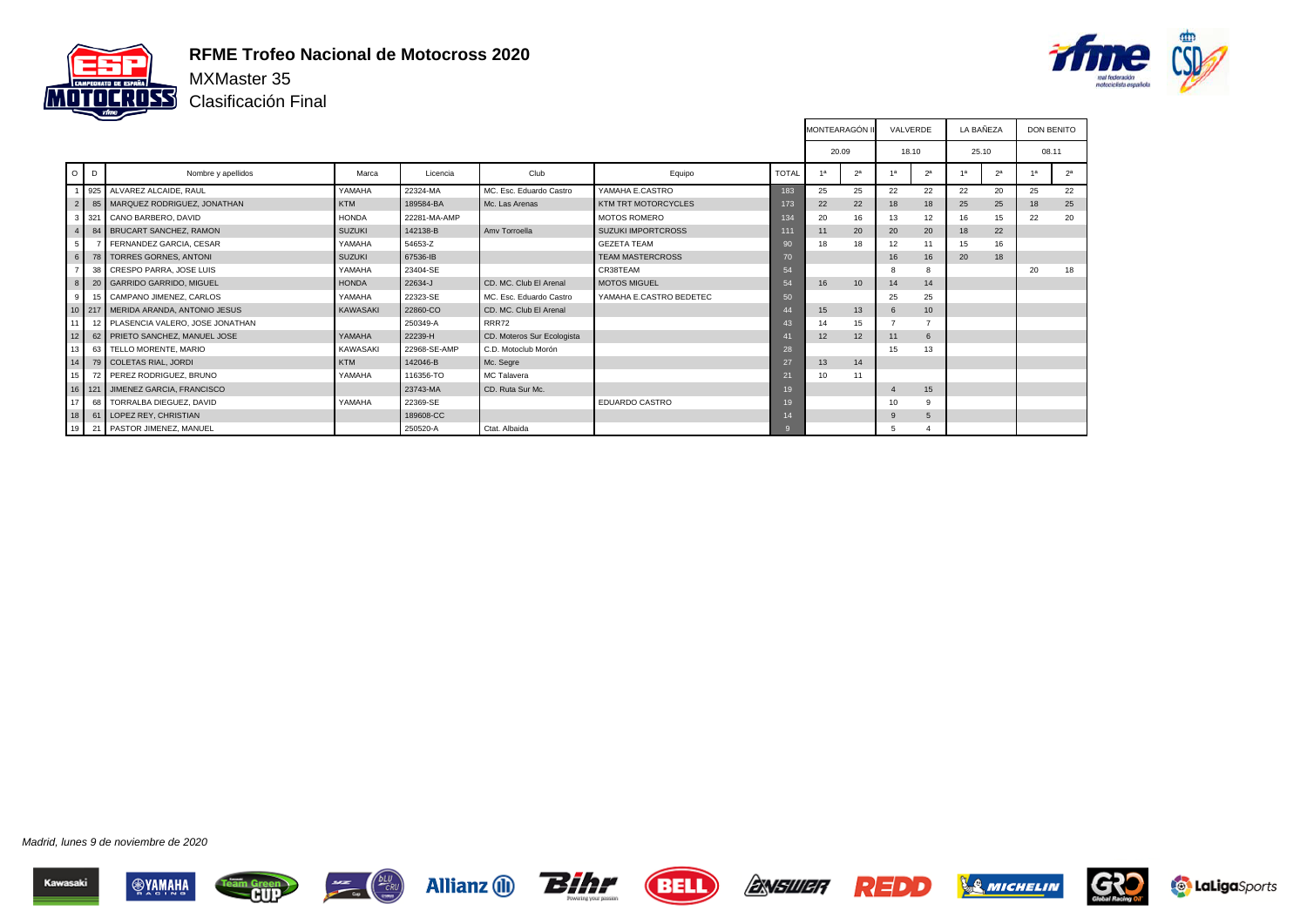

#### **RFME Trofeo Nacional de Motocross 2020**

Clasificación Final



т

|                 |        |                                       |                  |              |                              |                          |                | <b>IMONTEARAGON II</b> |                | VALVERDE |                | LA BANEZA       |                |                | <b>DON BENITO</b> |
|-----------------|--------|---------------------------------------|------------------|--------------|------------------------------|--------------------------|----------------|------------------------|----------------|----------|----------------|-----------------|----------------|----------------|-------------------|
|                 |        |                                       |                  |              |                              |                          |                | 20.09                  |                |          | 18.10          | 25.10           |                |                | 08.11             |
| $\circ$         | D      | Nombre y apellidos                    | Marca            | Licencia     | Club                         | Equipo                   | <b>TOTAL</b>   | 1a                     | 2 <sup>a</sup> | 1a       | 2 <sup>a</sup> | 1 <sup>a</sup>  | 2 <sup>a</sup> | 1a             | 2 <sup>a</sup>    |
|                 |        | 36 FERNANDEZ ALONSO, FRANCISCO JAVIER | KAWASAKI         | 90082-BU     | MC Vallisoletano             | <b>GMX</b>               | 180            | 25                     | 25             | 22       | 22             | 20              | 22             | 22             | 22                |
| $\overline{2}$  |        | 29 BERNARDEZ CARRO, AARON             | YAMAHA           | 195627-PO    |                              | <b>TEAM BERNARDEZ</b>    | 166            | 22                     | 22             | 20       | 20             | 22              | 20             | 20             | 20                |
| 3 <sup>1</sup>  | 101    | <b>VILLEGAS IGLESIAS, ANTONIO</b>     | <b>KTM</b>       | 22234-SE     | C.D. Motoclub Morón          | 101 MOTORSPORT           | 150            |                        |                | 25       | 25             | 25              | 25             | 25             | 25                |
| $\overline{4}$  |        | 33 MENDEZ AMORES, RAUL                | <b>KAWASAKI</b>  | 223156-M     |                              | <b>BARRAGAN TRAINING</b> | 131            | 18                     | 20             | 18       | 18             | 18              | 16             | $\mathbf{8}$   | 15                |
| 5               |        | 14 MEDEM MAC-LELLAN, GONZALO JUAN     | <b>HONDA</b>     | 223385-M     |                              |                          | 104            | 16                     | 18             |          |                | 16              | 18             | 18             | 18                |
| $\,6\,$         | 27     | <b>GARCIA MANCEBO, JOSE MANUEL</b>    | <b>HONDA</b>     | 116231-CR    | <b>MC Talavera</b>           | <b>SAUCEDILLA MOTORS</b> | 98             | 11                     | 14             | 16       | 16             | 14              | 14             |                | 13                |
| $\overline{7}$  |        | 170 DILIBERTO, DIEGO SEBASTIAN        | <b>HONDA</b>     | 22727-MA     |                              | <b>DDR MX TEAM</b>       | 86             |                        | 5              | 15       | 15             | 12              | 9              | 14             | 12                |
| 8               |        | 92 OLIVEROS DE LA FUENTE, RAUL        | <b>KAWASAKI</b>  | 90020-VA     | <b>MC Vallisoletano</b>      | <b>ALIANCEMOTO</b>       | 76             | 8                      | 15             |          |                | 10 <sup>1</sup> | 11             | 16             | 16                |
| 9               |        | 18 VAZQUEZ PIÑEIRO, MAURO DAMIAN      | <b>HONDA</b>     | 22708-MA     |                              | <b>DDR MX TEAM</b>       | 72             | 3                      | 3              | 14       | 14             | 9               | $\overline{z}$ | 11             | 11                |
| 10              |        | 17 PORTERO ARFSTEN, TOMAS OTTO        | <b>HONDA</b>     | 223310-M     | Nilsson Training             |                          | 58             | $\Omega$               | 6              |          |                | 11              | 12             | 15             | 14                |
| 11              |        | 6 ROIG PRATS, JORDI                   | <b>KAWASAKI</b>  | 67793-IB-AMP | Mc. Formentera-Eivissa       |                          | 46             |                        |                |          |                | 13              | 10             | 10             | 13                |
| 12 <sup>1</sup> |        | 279 GALAN MARTINEZ, ALBERTO           | YAMAHA           | 195576-C     |                              |                          | 45             |                        | 10             |          |                | 15              | 13             |                |                   |
| 13 <sup>1</sup> |        | 919 GUERRA LOPEZ, FRANCISCO JAVIER    | <b>HUSQVARNA</b> | 223308-M     | Nilsson Training             | <b>NILSSON TRAINING</b>  | 42             | $\overline{2}$         | $\overline{2}$ |          |                | $\mathbf{R}$    | 8              | 12             | 10                |
| 14              |        | 3 PAISAN BEREZO, JOSE JAVIER          | YAMAHA           | 90039-BU     |                              |                          | 37             | 10                     | 12             |          |                | 15              |                |                |                   |
| 15 <sup>1</sup> | 241    | MUGICA MUGICA, BORJA RAMON            | <b>KAWASAKI</b>  | 22414-GR     | C.D. Motoclub Bajo Almanzora | <b>DPS MOTORSPORT</b>    | 36             | 20                     | 16             |          |                |                 |                |                |                   |
| 16              |        | 16 PONS RAMONELL, JUAN J.             | <b>KTM</b>       | 67666-IB     |                              |                          | 26             | 15                     | 11             |          |                |                 |                |                |                   |
|                 |        | 17 914 BAZAN GODOY, HECTOR GABRIEL    | <b>HONDA</b>     | 54712-Z      | Mc. Zuera                    |                          | 25             | 12                     | 13             |          |                |                 |                |                |                   |
| 18              |        | 91   VALIENTE FERNANDEZ, CARLOS       | <b>KAWASAKI</b>  | 230337-MU    |                              | VALIENTERACING           | 21             | 13                     | 8              |          |                |                 |                |                |                   |
|                 | 19 191 | BRAVO AGUADO, DANIEL                  | <b>HONDA</b>     | 223522-M     | SevillaLaNueva               |                          | 21             | 5                      |                |          |                |                 |                | $\overline{7}$ | 8                 |
|                 |        | 20 997 SANTISTEBAN RAYA, ALEXIS       | YAMAHA           | 279716-BI    |                              |                          | 18             |                        |                |          |                |                 |                | 9              | 9                 |
| 21              | 133    | NUÑEZ TORTOSA, MIGUEL                 | <b>KAWASAKI</b>  | 116220-AB    | Mc. Almansa                  | NUNEZ33NX                | 16             | q                      | $\overline{7}$ |          |                |                 |                |                |                   |
|                 | 22 221 | ZABALO GARRIDO, JUAN CARLOS           | <b>KTM</b>       | 223158-M     | SevillaLaNueva               | MOTO3DBN                 | 15             | 6                      | 9              |          |                |                 |                |                |                   |
| 23              |        | 127 IBAÑEZ TORRALBO, JOSE MARIA       | <b>KAWASAKI</b>  | 116133-GU    | MX Yunquera                  | DPS MOTORSPORT           | 14             |                        | $\mathbf{0}$   |          |                |                 |                |                |                   |
| 24              |        | 8 JIMENEZ VAQUERO, DAVID              | <b>KTM</b>       | 250571-A     |                              |                          | $\overline{5}$ |                        | $\overline{4}$ |          |                |                 |                |                |                   |

Madrid, lunes 9 de noviembre de 2020













F



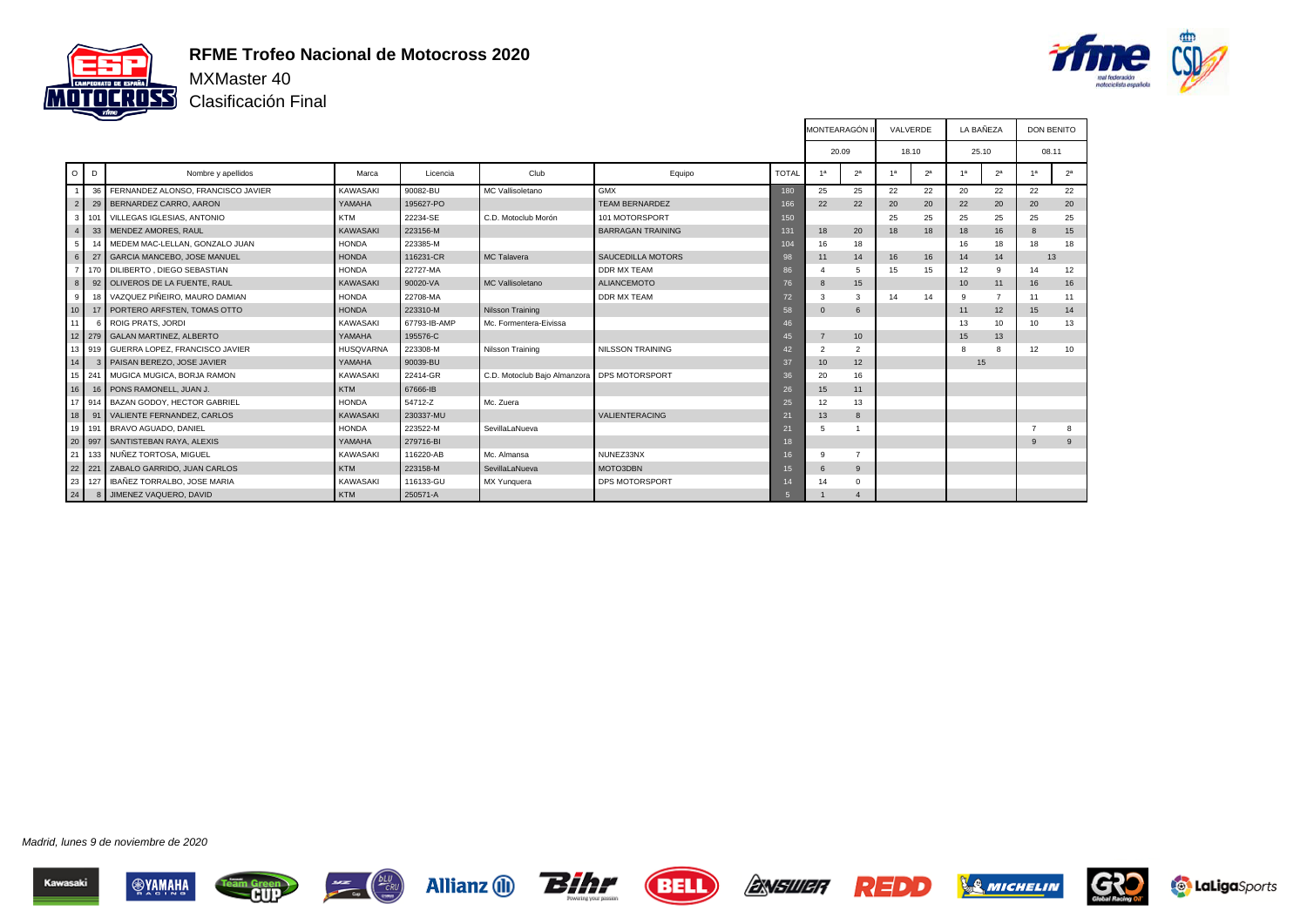

#### **RFME Trofeo Nacional de Motocross 2020**

Clasificación Final



|                |     |                                          |                  |           |                         |                          |              | <b>MONTEARAGÓN</b> |                | VALVERDE |             | LA BAÑEZA |                | <b>DON BENITO</b> |                |
|----------------|-----|------------------------------------------|------------------|-----------|-------------------------|--------------------------|--------------|--------------------|----------------|----------|-------------|-----------|----------------|-------------------|----------------|
|                |     |                                          |                  |           |                         |                          |              | 20.09              |                | 18.10    |             | 25.10     |                | 08.11             |                |
| $O$ $D$        |     | Nombre y apellidos                       | Marca            | Licencia  | Club                    | Equipo                   | <b>TOTAL</b> |                    | 2 <sup>a</sup> |          | $2^{\circ}$ |           | 2 <sup>a</sup> |                   | 2 <sup>a</sup> |
|                | 117 | BUTRON RODRIGUEZ, RAFAEL                 | <b>KTM</b>       | 22974-CA  |                         | BUTRON-MOTOSPORT         | 156          | 18                 | 20             | 16       | 22          | 22        | 22             | 16                | 20             |
| 2 <sup>1</sup> |     | 74 SOLOZABAL VILLANUEVA, EDUARDO         | KAWASAKI         | 90021-VA  | MC Vallisoletano        | <b>MOTORCITY</b>         | 130          | 14                 | 16             |          |             | 25        | 25             | 25                | 25             |
| 3 <sup>1</sup> |     | 88 NAVARRO ESPARCIA, CARLOS              | KAWASAKI         | 223267-M  | Molareño&Conar.         |                          | 123          | 13                 | 12             |          | 14          | 18        | 18             | 18                | 16             |
|                |     | 4   115   MIGUEZ RAMOS, FRANCISCO JAVIER | YAMAHA           | 22317-SE  | MC. Esc. Eduardo Castro | YAMAHA E.CASTRO          | 121          | 20                 | 15             | 22       | 20          |           |                | 22                | 22             |
|                |     | 5 322 ALGUACIL DIAZ, JUAN JESUS          | <b>HONDA</b>     | 22314-GR  |                         |                          | 103          | 15                 | 14             | 20       | 16          |           |                | 20                | 18             |
| 6              |     | 9   FERRERA RODRIGUEZ, JUAN CARLOS       | YAMAHA           | 189637-BA | Mc. Extremadura Racing  |                          | 94           | 22                 | 22             | 25       | 25          |           |                |                   |                |
| $\overline{ }$ |     | 182 BAGUR MARQUES, RAFAEL                | <b>HONDA</b>     | 67569-IB  |                         |                          | 70           |                    |                | 15       | 15          | 20        | 20             |                   |                |
|                |     | 8 70 CAMPS PALAU, ALFRED                 | <b>HUSQVARNA</b> | 141963-L  | <b>MC Alpicat</b>       | BENIMOTO PARTY SATELITE  | 50           | 25                 | 25             |          |             |           |                |                   |                |
| 9              |     | 51 BAÑEZ JIMENEZ, FRANCISCO JOSE         | <b>KTM</b>       | 22920-H   |                         | <b>BAÑEZ RACING TEAM</b> | 47           | 11                 | 10             | 13       | 13          |           |                |                   |                |
|                |     | 10 444 PACHON BALBONTIN, JOSE LUIS       | KAWASAKI         | 22272-SE  | C.D. Motoclub Morón     | <b>MOTOS GAMARRO</b>     | 36           |                    |                | 18       | 18          |           |                |                   |                |
|                |     | 11 534 PLANASDEMUNT REGAS, BALTASAR      | KAWASAKI         | 142194-GI | Mc St.Hilari            |                          | 34           | 16                 | 18             |          |             |           |                |                   |                |
| 12             |     | 81 GUILLEN PEREZ, ANTONIO                | <b>KTM</b>       | 230485-MU |                         | RTZ27                    | 25           | 12                 | 13             |          |             |           |                |                   |                |
| 13             |     | 41 CALAVIA VICENTE, JOSE A.              |                  | 279657-BI |                         |                          | 20           |                    | 11             |          |             |           |                |                   |                |
|                |     | 14 66 COSTA AGUSTI, XAVIER               | KAWASAKI         | 141985-B  | Mc. Segre               |                          | 19           | 10                 | 9              |          |             |           |                |                   |                |

















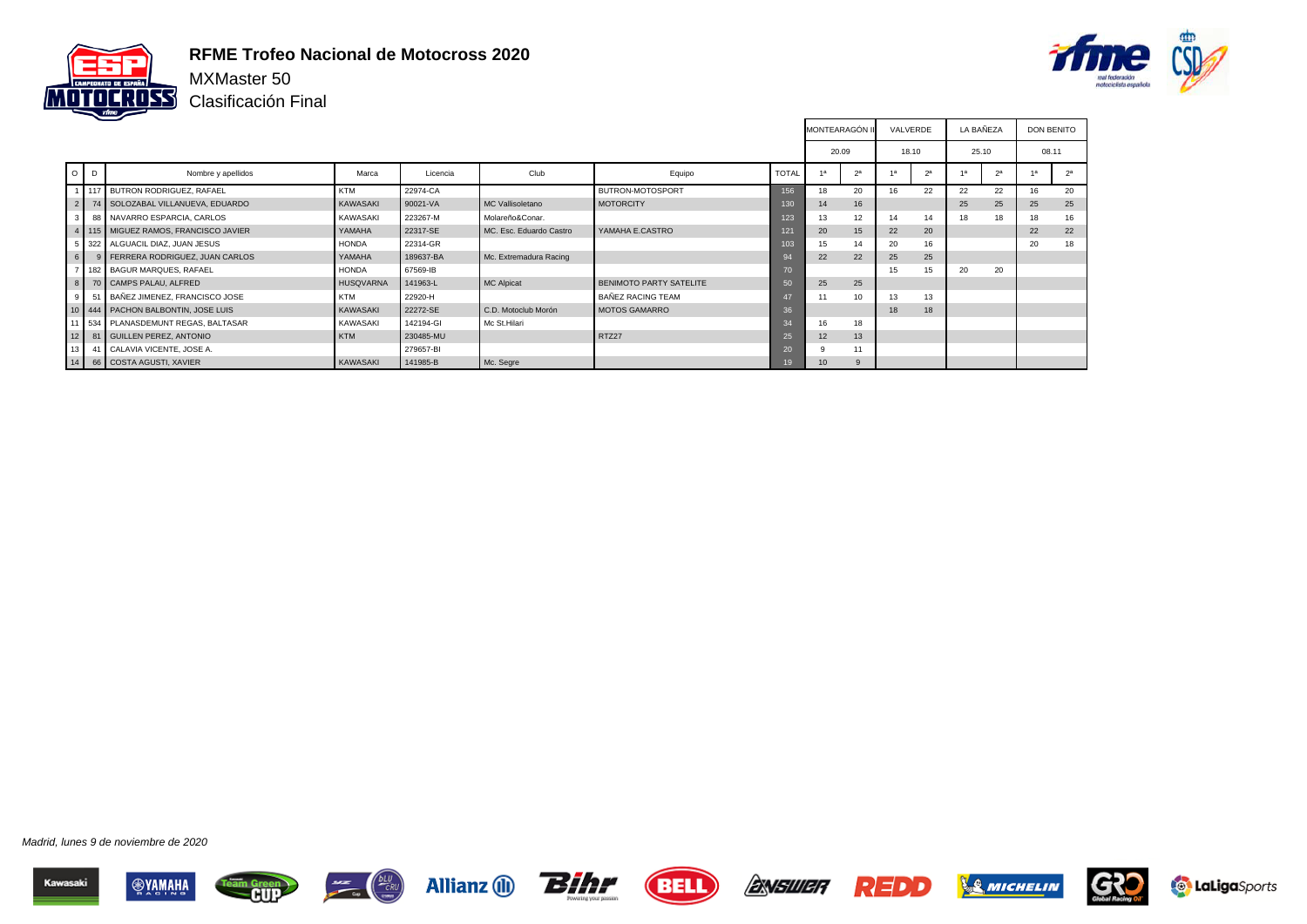

### **Kawasaki Team Green Cup 2020** Kawasaki MX1

Clasificación Final



|                 |   |                                           |                 |           |                                               |                                    |              |    | <b>TALAVERA</b> | <b>MOTORLAND</b> |                | <b>MONTEARAGÓN I</b> |                |                  | CALATAYUD      |
|-----------------|---|-------------------------------------------|-----------------|-----------|-----------------------------------------------|------------------------------------|--------------|----|-----------------|------------------|----------------|----------------------|----------------|------------------|----------------|
|                 |   |                                           |                 |           |                                               |                                    |              |    | 23.02           | 05.07            |                | 12.07                |                | 15.11            |                |
| $\circ$         | D | Nombre y apellidos                        | Marca           | Licencia  | Club                                          | Equipo                             | <b>TOTAL</b> |    | 2 <sup>a</sup>  |                  | 2 <sup>a</sup> |                      | 2 <sup>a</sup> |                  | 2 <sup>a</sup> |
|                 |   | 148 PRIETO RENEDO, JORGE                  | KAWASAKI        | 90037-P   | C.D Pistones del Cerrato                      |                                    | 180          | 22 | 25              | 20               | 25             | 25                   | 22             | 16               | 25             |
|                 |   | 2   188   GARCIA SALGADO, ROBERTO         | <b>KAWASAKI</b> | 189622-CC | Mx Casar                                      |                                    | 177          | 25 | 22              | 25               | 22             | 20                   | 25             | 20               | 18             |
| 3 <sup>1</sup>  |   | 169 NOYA CASANOVAS, DAVID                 | KAWASAKI        | 141982-B  | Mc. Segre                                     |                                    | 169          | 20 | 20              | 22               | 20             | 22                   | 20             | 25               | 20             |
| $\overline{4}$  |   | 41 MUGICA MUGICA, BORJA RAMON             | <b>KAWASAKI</b> | 22414-GR  | C.D. Motoclub Bajo Almanzora   DPS MOTORSPORT |                                    | 133          | 18 | 18              | 16               | 16             | 16                   | 18             | 15               | 16             |
| 5               |   | 85 GONZALEZ BAILON, ELIAS                 | <b>KAWASAKI</b> | 54562-Z   | Mc. Calatayud                                 |                                    | 111          | 15 | 13              | 13               |                | 15                   | 14             | 18               | 15             |
|                 |   | 6   125   RODRIGUEZ CARTAGENA, ION ANDER  | <b>KAWASAKI</b> | 236301-NA | Mc. Ziki Team                                 | I.A.R.                             | 104          | 14 | 12              | 12               | 14             | 12                   | 13             | 13               | 14             |
|                 |   | 7 177 ALBARAÑEZ RODRIGUEZ, JOSE MARIA     | <b>KAWASAKI</b> | 116137-CU |                                               |                                    | 102          | 12 | 16              | 10               | 10             | 14                   | 15             | 12               | 13             |
|                 |   | 8   793   OLABERRI CIA, AITOR             | <b>KAWASAKI</b> | 236339-NA | Club Motoclub Falces                          | <b>UTR RACING</b>                  | 85           | 16 | 15              | 18               | 18             | 18                   |                |                  |                |
| 9 <sup>1</sup>  |   | 91 QUINTERO HERNANDEZ, JESUS              | KAWASAKI        | 189579-CC | Mc. Las Arenas                                | PETROGOLD RACING TEAM              | 83           |    | 14              | 14               | 15             | 13                   | 16             |                  |                |
|                 |   | 10   753   MINDEGUIA SAN MARTIN, FERNANDO | <b>KAWASAKI</b> | 236309-NA | Mc. Ziki Team                                 | I.A.R.                             | 80           | 8  | 8               |                  | 13             | 10                   | 11             | 10 <sup>10</sup> | 11             |
|                 |   | 11 587 MARKIEGI GARMENDIA, URTZI          | <b>KAWASAKI</b> | 142626-L  | Mc. Segre                                     | <b>BUD RACING</b>                  | 76           |    | 9               | 15               | 12             | 11                   | 12             |                  |                |
|                 |   | 12   180   BELLIDO PARDO, FERNANDO        | <b>KAWASAKI</b> | 54609-Z   |                                               |                                    | 66           | 10 | 11              | 11               | 11             |                      |                | 11               | 12             |
|                 |   | 13 241 MARKIEGI GARMENDIA, UNAI           | <b>KAWASAKI</b> | 142625-L  | Mc. Segre                                     | <b>BUD RACING</b>                  | 54           |    |                 |                  |                | 8                    | 9              |                  | 9              |
|                 |   | 14   713   CURBELO ARRAEZ, DANIZU         | <b>KAWASAKI</b> | 68103-GC  |                                               | <b>BUD RACING ESPAÑA-IJUSTRIDE</b> | 48           |    | 6               |                  | 9              | 9                    | 10             |                  |                |
| 15 <sup>1</sup> |   | 10 JIMENEZ JIMENEZ, DAVID                 | <b>KAWASAKI</b> | 236295-NA | Club Motoclub Falces                          |                                    | 47           | 13 | 10              |                  |                |                      |                | 14               | 10             |
| 16              |   | 87   PALLARES NAVARRO, ANTONIO JOSE       | KAWASAKI        | 230310-MU |                                               |                                    | 44           |    |                 |                  |                |                      |                | 22               | 22             |

Madrid, lunes 16 de noviembre de 2020















F

т

т



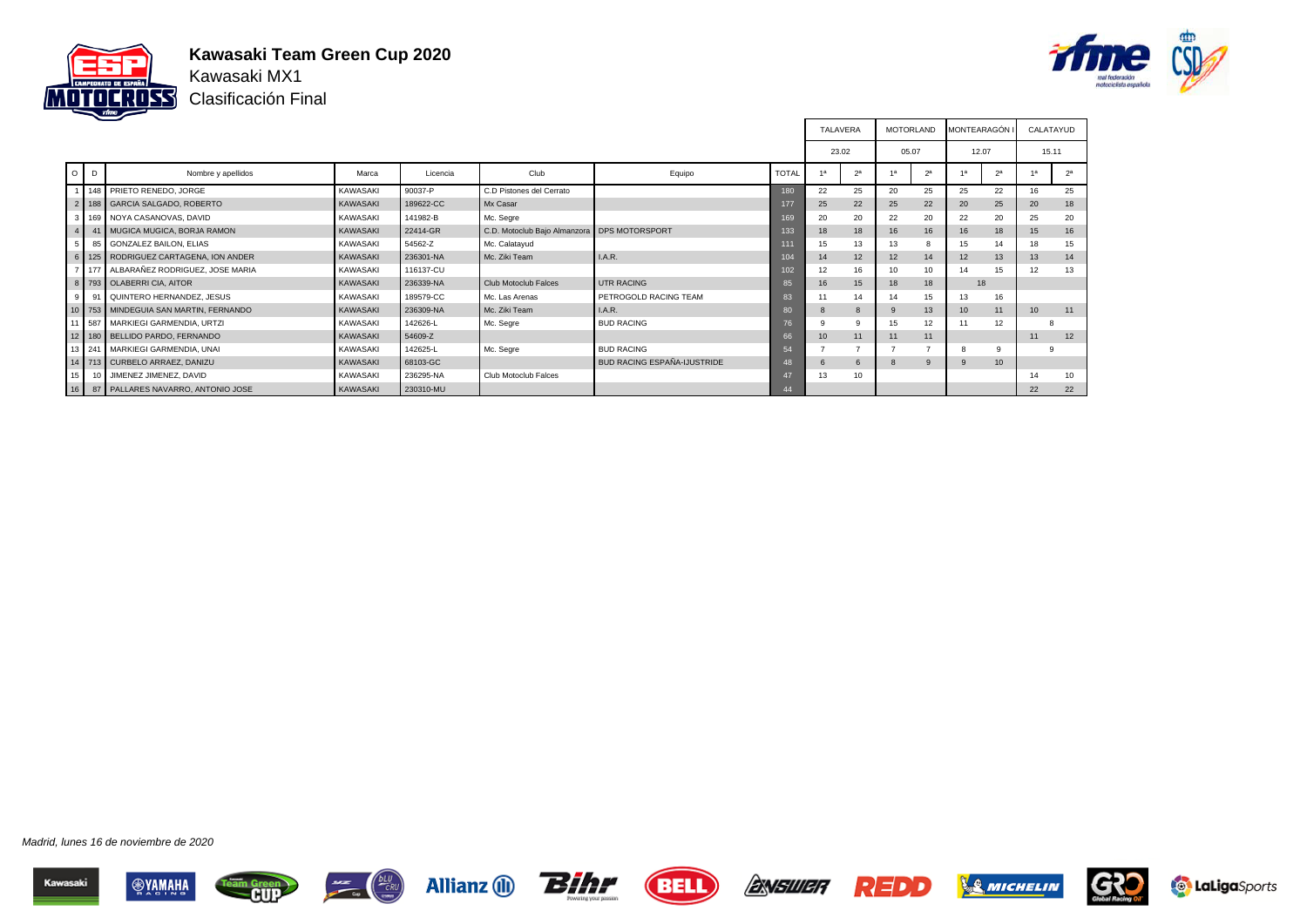

### **Kawasaki Team Green Cup 2020** Kawasaki MX2

Clasificación Final



|                 |        |                                   |                 |           |                     |                         |              | <b>TALAVERA</b> |                | <b>MOTORLAND</b> |                | <b>MONTEARAGÓN I</b> |    | CALATAYUD |                |
|-----------------|--------|-----------------------------------|-----------------|-----------|---------------------|-------------------------|--------------|-----------------|----------------|------------------|----------------|----------------------|----|-----------|----------------|
|                 |        |                                   |                 |           |                     |                         |              | 23.02           |                | 05.07            |                | 12.07                |    | 15.11     |                |
| $\circ$         | D      | Nombre y apellidos                | Marca           | Licencia  | Club                | Equipo                  | <b>TOTAL</b> | 1a              | 2 <sup>a</sup> |                  | 2 <sup>a</sup> | 1a                   | 2a |           | 2 <sup>a</sup> |
|                 |        | 14 DI DIO HERGUETA, JOSE LUIS     | <b>KAWASAKI</b> | 116160-CR | MX Yunquera         | <b>DPS MOTORSPORT</b>   | 160          | 22              | 25             | 25               |                | 25                   | 25 | 20        | 18             |
|                 |        | 2 79 SEISDEDOS RAMOS, GABRIELA    | <b>KAWASAKI</b> | 223389-M  |                     | MX6D2                   | 156          | 18              | 11             | 25               | 20             | 18                   | 20 | 22        | 22             |
| 3 <sup>1</sup>  | $21 -$ | MARIA HUIDOBRO, DAVID             | <b>KAWASAKI</b> | 90018-BU  |                     | <b>TEAM GREENLANDMX</b> | 147          | 16              | 14             | 22               | 12             | 20                   | 18 | 25        | 20             |
|                 |        | 4   73   MELGAREJO GOMEZ, ERIC    | KAWASAKI        | 141877-B  | Amc Martorelles     |                         | 105          |                 | 13             | 14               | 14             | 13                   | 13 | 14        | 13             |
|                 |        | 5 115 GNACIO SANTOS, DIEGO        | <b>KAWASAKI</b> | 116136-CR | MX Yunguera         | <b>DPS MOTORSPORT</b>   | 101          | 20              | 20             | 16               | 13             | 16                   | 16 |           |                |
|                 |        | 6 242 CABELLO HEREDIA, ALBERTO    | KAWASAKI        | 142972-B  | Mc. Segre           |                         | 94           | 14              | 15             | 18               | 18             | 14                   | 15 |           |                |
|                 |        | 63 PUIG PRUJA, JORDI              | <b>KAWASAKI</b> | 141948-GI | Mc St.Hilari        |                         | 93           | 15              | 18             |                  |                | 15                   | 14 | 16        | 15             |
|                 |        | 8   192   VILLALBA GARCIA, DAVID  | KAWASAKI        | 22370-CA  | C.D. Motoclub Morón |                         | 90           | 25              | 22             |                  |                |                      |    | 18        | 25             |
|                 |        | 9 276 ROSELL ROMERO, JOAN DAVID   | <b>KAWASAKI</b> | 141952-B  | MC 3 Turons         | KAWASAKI BOXZERO RACING | 86           |                 |                | 20               | 22             | 22                   | 22 |           |                |
| 10 <sup>1</sup> |        | 9 CABEZAS MOLET, XAVIER           | <b>KAWASAKI</b> | 142293-L  | Mc. Segre           |                         | 86           | 13              | 16             | 13               | 15             |                      |    | 13        | 16             |
|                 |        | 11   142   ESQUERDO RAMIS, SIMEON | KAWASAKI        | 250340-A  |                     |                         | 84           | 12              | 12             | 15               | 16             |                      |    | 15        | 14             |

















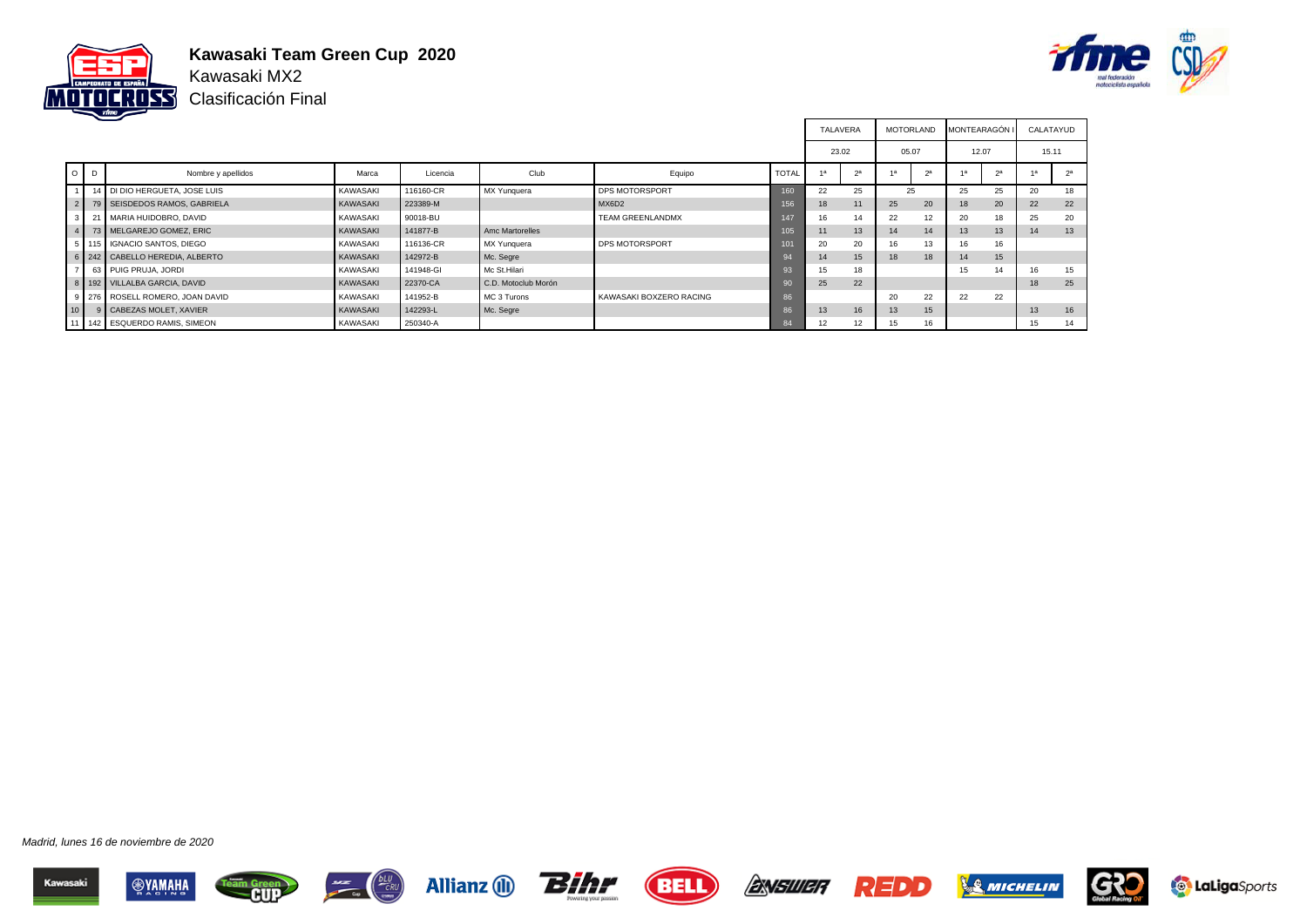

# **Yamaha YZ bLU cRU Cup 2020**





|                |         |                              |       |           |             |        |              | TALAVERA |       | MOTORLAND |    |       | MONTEARAGÓN I |       | CALATAYUD |
|----------------|---------|------------------------------|-------|-----------|-------------|--------|--------------|----------|-------|-----------|----|-------|---------------|-------|-----------|
|                |         |                              |       |           |             |        |              | 23.02    |       | 05.07     |    | 12.07 |               | 15.11 |           |
|                | $O$ $D$ | Nombre y apellidos           | Marca | Licencia  | Club        | Equipo | <b>TOTAL</b> | 1a       | $2^a$ |           | 2a |       | 2a            |       | 2a        |
|                |         | SANCHEZ GARCIA, RAUL         |       | 141857-GI | Mc. Segre   |        | 189          | 20       | 25    | 22        | 25 | 25    | 22            | 25    | 25        |
| $2 \nvert$     |         | VARGAS PERNIA, GONZALO       |       | 116310-CR | MC Talavera |        | 162          | 22       | 20    | 20        | 20 | 20    | 20            | 20    | 20        |
| 3              |         | SAMPEDRO SANTAMARIA, ANTONIO |       | 195600-C  |             |        | 148          | 25       | 22    | 15        | 16 | 16    | 18            | 18    | 18        |
| $\overline{4}$ |         | ALONSO RODILLA, VICTOR       |       | 195567-PO | M.N.M.      |        | 138          |          |       | 25        | 22 | 22    | 25            | 22    | 22        |
| 5              |         | ROCA RIUS, ORIOL             |       | 142171-B  | Mc Terrassa |        | 94           |          |       | 16        | 15 | 15    | 16            | 16    | 16        |
|                |         | TUR TUR, CARLOS JOSE         |       | 67737-IB  |             |        | 69           |          |       | 18        | 18 | 18    | 15            |       |           |

















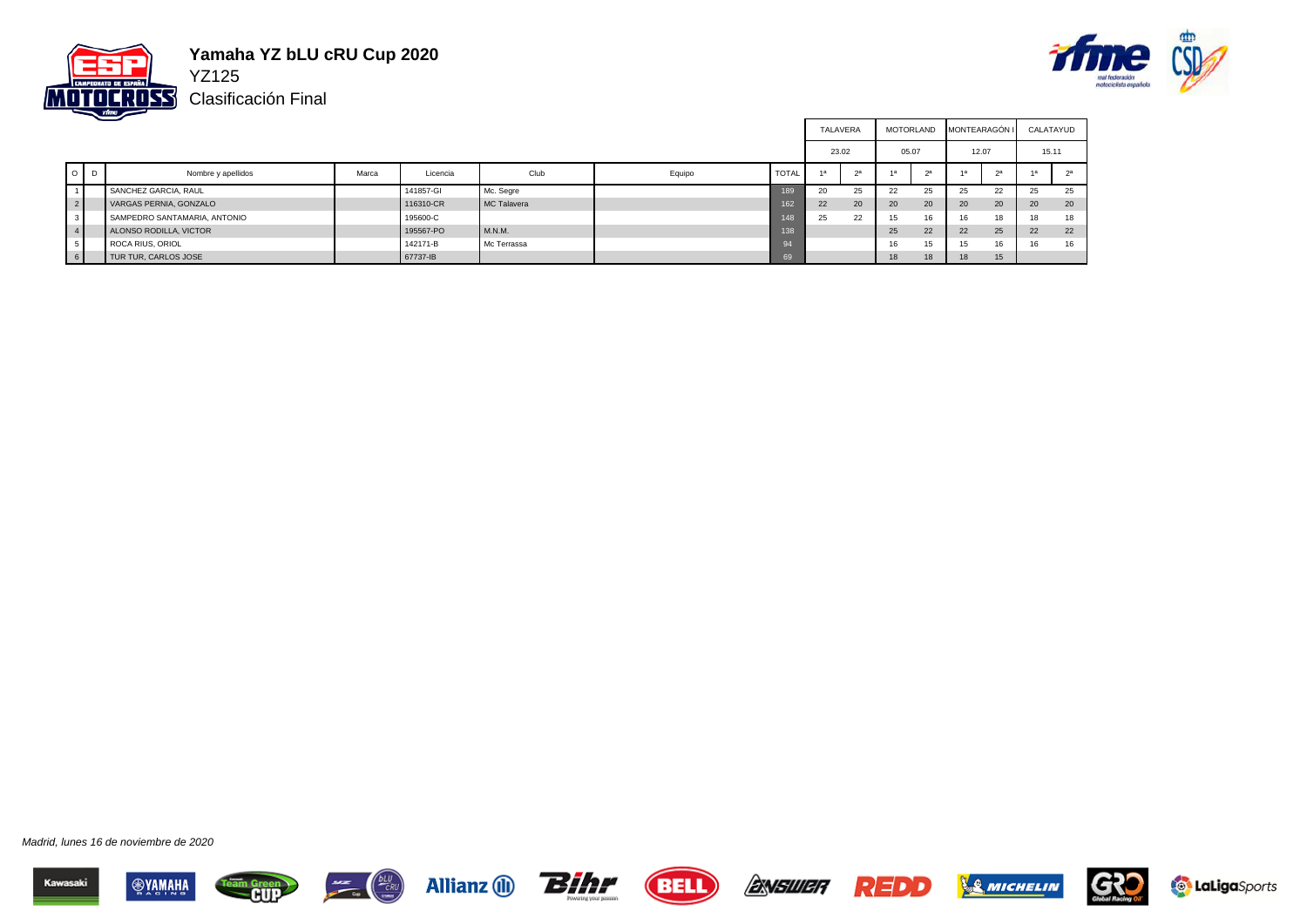

# **Yamaha YZ bLU cRU Cup 2020**

Clasificación Final



|                 |         |                              |       |           |                         |        |              |       |                |    | TALAVERA      | VALVERDE |    | LA BAÑEZA |        | <b>DON BENITO</b> |    |
|-----------------|---------|------------------------------|-------|-----------|-------------------------|--------|--------------|-------|----------------|----|---------------|----------|----|-----------|--------|-------------------|----|
|                 |         |                              |       |           |                         |        |              | 02.02 |                |    | 23.02         | 18.10    |    | 25.10     |        | 08.11             |    |
|                 | $O$ $D$ | Nombre y apellidos           | Marca | Licencia  | Club                    | Equipo | <b>TOTAL</b> |       | 2 <sup>a</sup> |    | 2a            | 1a       |    |           | $\sim$ |                   |    |
|                 |         | PEREZ CARNEIRO, SALVADOR     |       | 22319-SE  | MC. Esc. Eduardo Castro |        | 250          | 25    | 25             | 25 | 25            | 25       | 25 | 25        | 25     | 25                | 25 |
| 2               |         | REDNIC ALECU, RAUL ADRIAN    |       | 142272-L  | Mc. Segre               |        | 172          | 20    | 20             |    | 18            | 20       | 18 | 18        | 22     | 18                | 18 |
| $\sim$<br>- 3-1 |         | CARDONA MERINO, JORDI        |       | 67671-IB  | Mc. Formentera-Eivissa  |        | 166          |       |                | 20 | $\sim$<br>ZU. | 22       | 22 | 22        | 20     | 20                | 20 |
| $\overline{4}$  |         | CARRETERO DEL VALLE, ALFONSO |       | 116197-TO | MC Talavera             |        | 132          | 22    | 22             | 22 | 22            |          |    |           |        | 22                | 22 |
| . ບ 1           |         | OTERO PINTO, JOSE            |       | 22229-CA  |                         |        | 108          |       |                |    |               | 18       | 20 | 20        | 18     | 16.               | 16 |
| 6               |         | TESTA URIBETXEBARRIA, ENAITZ |       | 279616-BI |                         |        | 32           |       |                |    |               | 16       | 16 |           |        |                   |    |